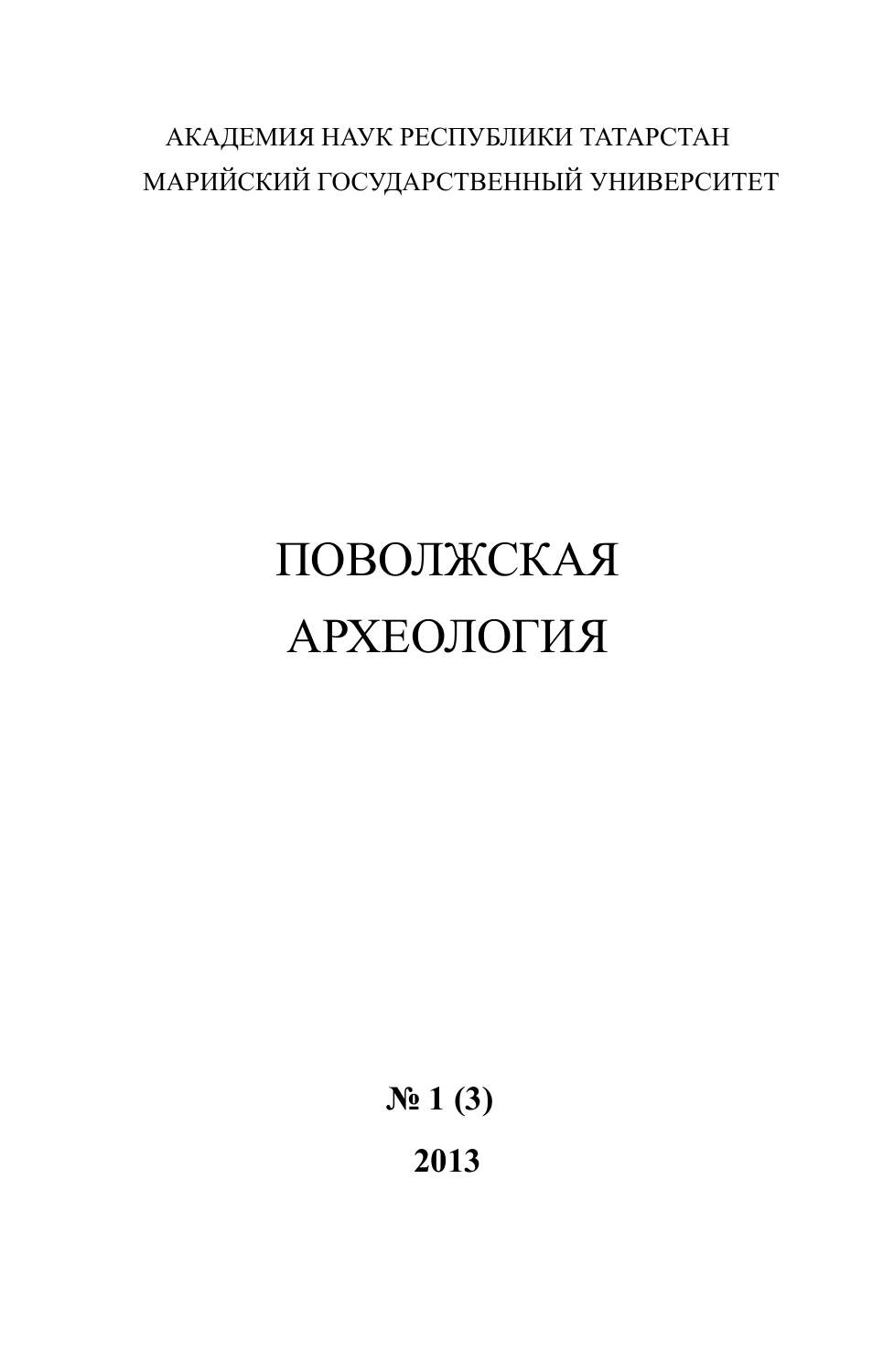ISSN 22306-4099 **№ 1 (3) 2013**

# **ПОВОЛЖСКАЯ АРХЕОЛОГИЯ**

## **Главный редактор**

Член-корреспондент АН РТ Ф.Ш. Хузин

## **Заместители главного редактора:**

доктор исторических наук **А.Г. Ситдиков** доктор исторических наук **Ю.А. Зеленеев** Ответственный секретарь — кандидат ветеринарных наук **Г.Ш. Асылгараева**

## **Редакционный совет:**

**Р.С. Хакимов** — вице-президент АН РТ (Казань, Россия) (председатель)

**Х.А. Амирханов** — член-корреспондент РАН, доктор исторических наук, профессор (Махачкала, Россия)

**И. Бальдауф** — доктор наук, профессор (Берлин, Германия)

**П. Георгиев** — доктор наук, доцент (Шумен, Болгария)

**Е.П. Казаков** — доктор исторических наук (Казань, Россия)

**Н.Н. Крадин** — член-корреспондент РАН, доктор исторических наук, профессор (Владивосток, Россия)

**А. Тюрк** — PhD (Будапешт, Венгрия)

**И. Фодор** — доктор исторических наук, профессор (Будапешт, Венгрия)

**В.Л. Янин** — академик РАН, доктор исторических наук профессор (Москва, Россия)

## **Редакционная коллегия:**

**А.А. Выборнов** – доктор исторических наук, профессор (Самара, Россия)

**М.Ш. Галимова** – кандидат исторических наук (Казань, Россия)

**Р.Д. Голдина** – доктор исторических наук, профессор (Ижевск, Россия)

**И.Л. Измайлов** – кандидат исторических наук (Казань, Россия)

**С.В. Кузьминых** – кандидат исторических наук (Москва, Россия)

**А.Е. Леонтьев** – доктор исторических наук (Москва, Россия)

**Т.Б. Никитина** – доктор исторических наук (Йошкар-Ола, Россия)

**Адрес редакции:** 420012 г. Казань, ул. Бутлерова, 30 Телефон: (843) 236-55-42 **E-mail: arch.pov@mail.ru http://archaeologie.pro**

Индекс 31965, каталог «ПОЧТА РОССИИ» Выходит 4 раза в год

© ГБУ «Институт истории им. Ш. Марджани Академии наук Республики Татарстан», 2013 © ФГБОУ ВО «Марийский государственный университет», 2013 © Редколлеги журнала «Поволжская археология», 2013

Издательство «Фән» **Геренов (Геренов Казань**, Татарстан

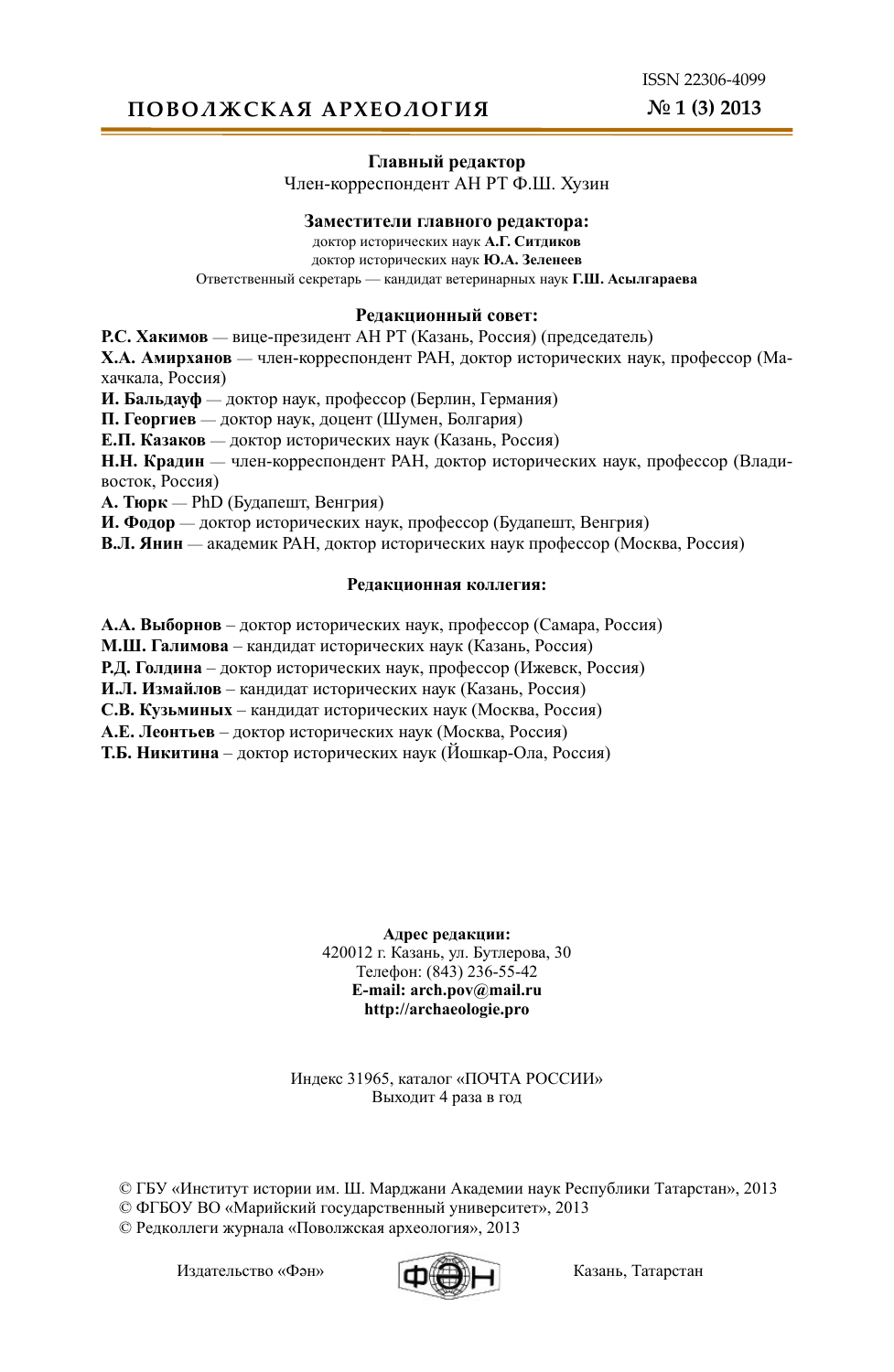## **Editor-in-Chief:**

Corresponding Member of the Tatarstan Academy of Sciences **F. Sh. Khuzin**

## **Deputy Chief Editors:**

Doctor of Historical Sciences **A. G. Sitdikov** Doctor of Historical Sciences **Yu. A. Zeleneev** Executive Secretary — Candidate of Veterinary Sciences **G. Sh. Asylgaraeva**

#### **Executive Editors:**

**R. S. Khakimov** — Vice-Chairman of the Tatarstan Academy of Sciences (Institute of History named after Shigabuddin Mardzhani, Tatarstan Academy of Sciences, Kazan, Russian Federation) (chairman) **Kh. A. Amirkhanov** — Doctor of Historical Sciences, Professor, Corresponding Member of the Russian Academy of Sciences (Dagestan Regional Center of the Russian Academy of Sciences, Makhachkala, Russian Federation) **I. Baldauf** — Doctor Habilitat, Professor (Humboldt-Universität zu Berlin, Berlin, Germany) **P. Georgiev** — Doctor of Historical Sciences (National Archeological Institute with Museum, Bulgarian Academy of Sciences, Shumen Branch, Shumen, Bulgaria)

**E. P. Kazakov** — Doctor of Historical Sciences (Institute of History named after Shigabuddin Mardzhani, Tatarstan Academy of Sciences, Kazan, Russian Federation)

**N. N. Kradin** — Doctor of Historical Sciences, Corresponding Member of the Russian Academy of Sciences (Institute of History, Archaeology and Ethnology, Far East Branch of the Russian Academy of Sciences, Vladivostok, Russian Federation)

**А. Türk** — PhD (Institute of History, Research Centre for the Humanities, Hungarian Academy of Sciences, Budapest, Hungary)

**I. Fodor** — Doctor (Hungarian National Museum, Budapest, Hungary)

**V. L. Yanin** — Doctor of Historical Sciences, Professor, Academician of the Russian Academy of Sciences (Moscow, Russian Federation)

#### **Editorial Board:**

**A. A. Vybornov** — Doctor of Historical Sciences, Professor (Samara State Academy of Social Sciences and Humanities, Samara, Russian Federation)

**M. Sh. Galimova** — Candidate of Historical Sciences (Institute of History named after Shigabuddin Mardzhani, Tatarstan Academy of Sciences, Kazan, Russian Federation)

**R. D. Goldina** — Doctor of Historical Sciences, Professor (Udmurt State University, Izhevsk, Russian Federation) **I. L. Izmaylov** — Candidate of Historical Sciences (Institute of History named after Shigabuddin Mardzhani, Tatarstan Academy of Sciences, Kazan, Russian Federation)

**S. V. Kuz'minykh** — Candidate of Historical Sciences (Institute of Archaeology of the Russian Academy of Sciences, Moscow, Russian Federation)

**А. Е. Leont'ev** — Doctor of Historical Sciences (Institute of Archaeology of the Russian Academy of Sciences, Moscow, Russian Federation)

**Т. B. Nikitina** — Doctor of Historical Sciences (V. M. Vasilyev Mari Research Institute of Language, Literature and History, Yoshkar-Ola, Russian Federation)

## **Editorial Office Address:**

Butlerov St., 30, Kazan, 420012, Republic of Tatarstan, Russian Federation

**Telephone:** (843) 236-55-42 **E-mail: arch.pov@mail.ru http://archaeologie.pro**

© Institute of History named after Shigabuddin Mardzhani, Tatarstan Academy of Sciences, 2013

© Mari State University, 2013

© "Povolzhskaya Arkheologiya" Editorial Board of Journal, 2013

Publishing House «Fän» **Frankfill** Kazan, Tatarstan

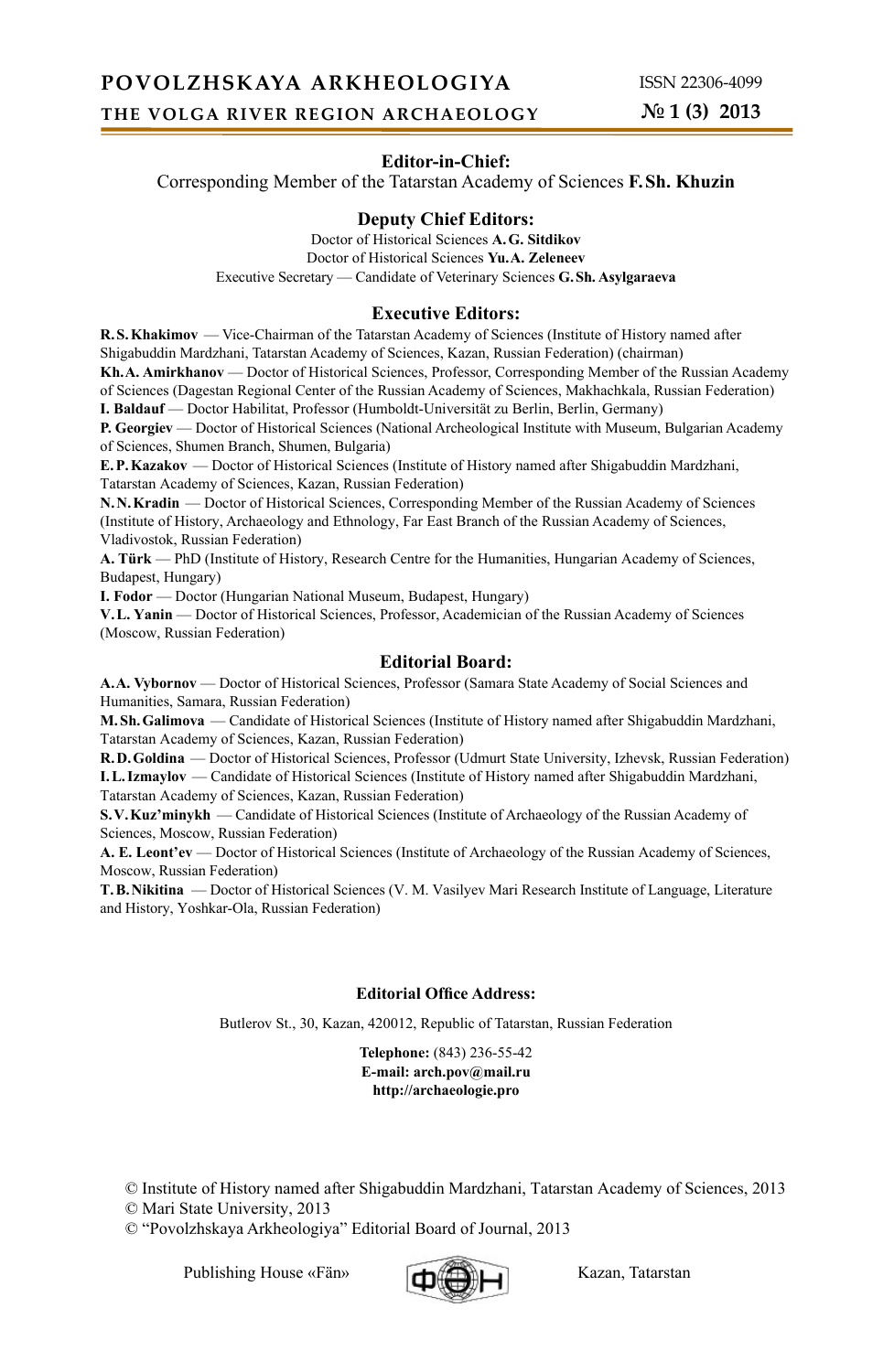# **СОДЕРЖАНИЕ**

# **Статьи**

| Лычагина Е.Л. Роль Р.С. Габяшева в изучении                                                                      |  |
|------------------------------------------------------------------------------------------------------------------|--|
|                                                                                                                  |  |
| Вискалин А.В. О преемственности каменного инвентаря<br>позднемезолитического и ранненеолитического               |  |
| Березина Н.С. О гребенчатых комплексах неолита                                                                   |  |
| Ставицкий В.В. Дискуссионные вопросы изучения памятников                                                         |  |
| Васильева И.Н., Выборнов А.А. О неолитической гончарной<br>технологии Нижнего Прикамья и времени распространения |  |
|                                                                                                                  |  |
| Сидоров В.В. Специфика каменной техники волосовской культуры  96                                                 |  |
| Шипилов А.В. Хронологические комплексы                                                                           |  |
| Косменко М.Г. Принадлежность и функции                                                                           |  |
| Черных Е.М. Позднеананьинское святилище                                                                          |  |
|                                                                                                                  |  |
| Данич А.В. Поясные накладки Питерского                                                                           |  |
| Смагулов Е.А. Исследования древнего Туркестана:                                                                  |  |
| Бугарчёв А.И., Петров П.Н. Этапы медного<br>монетного обращения в Булгарском вилайате                            |  |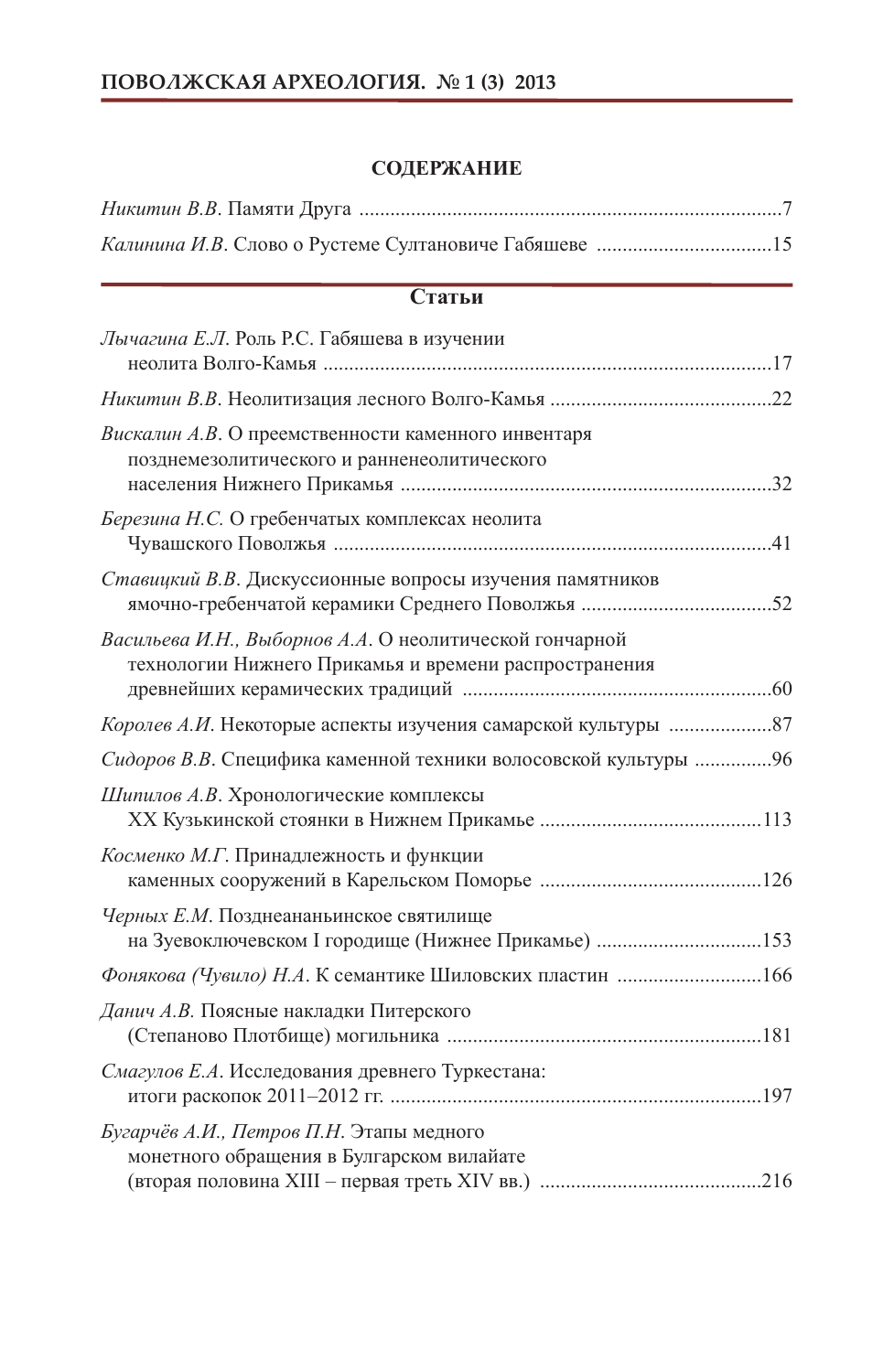# **Хроника**

| Хузин Ф.Ш., Владимиров Г., Ситдиков А.Г. IV Международный |  |
|-----------------------------------------------------------|--|
| Болгарский форум «Истоки, историческое развитие           |  |
| и культурное наследие Болгарской цивилизации»             |  |
|                                                           |  |
| Абдуллин Х.М., Ситдиков А.Г., Хузин Ф.Ш.                  |  |
|                                                           |  |
|                                                           |  |
|                                                           |  |
|                                                           |  |
|                                                           |  |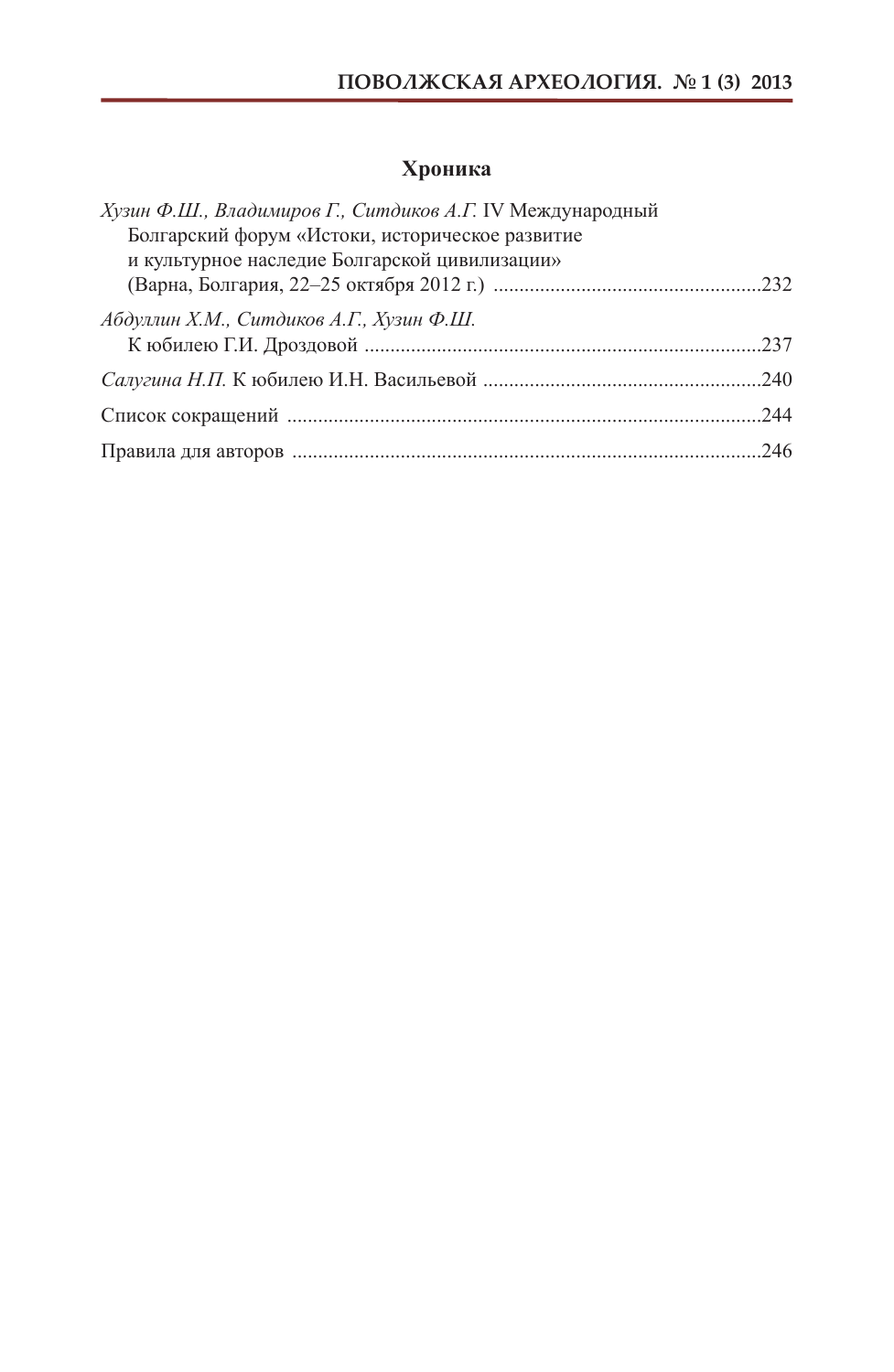# **POVOLŽSKAÂ ARHEOLOGIÂ. № 1 (3) 2013 (THE VOLGA RIVER REGION ARCHAEOLOGY)**

# **CONTENTS**

# **Articles**

| Lychagina E.L. The role of the R. Gabyzshev                                                                                                                          |  |
|----------------------------------------------------------------------------------------------------------------------------------------------------------------------|--|
|                                                                                                                                                                      |  |
| Viskalin A.V. Stonetools continuity of late Mesolithic<br>and early Neolithic population of the Lover Kama region 32                                                 |  |
| Berezina N.S. On the Neolithic comb-ornamented ware assemblages                                                                                                      |  |
| Stavitsky V.V. Discussion of the stady of the monuments                                                                                                              |  |
| Vasilyeva I.N., Vybornov A.A. About Neolithic pottery technology<br>in the Lower Kama Region and the time                                                            |  |
|                                                                                                                                                                      |  |
|                                                                                                                                                                      |  |
| Shipilov A.V. Chronological complexes of XX <sup>th</sup> Kuzkinsky stand                                                                                            |  |
| Kosmenko M.G. Belonging and functions of stone constructions                                                                                                         |  |
| <i>Chernych E.M.</i> Sanctuary on the Zuevoklychevskoe I settlement                                                                                                  |  |
| Fonyakova (Chuvilo) N.A. To the semantics of plates                                                                                                                  |  |
| Danich A.V. Flange sheets of Peter burial ground                                                                                                                     |  |
| <i>Smagulov E.A.</i> Archaeological studies of the ancient Turkestan:                                                                                                |  |
| Bugarchev A.I., Petrov P.N. Stages of copper coin circulation in Bulgar willayat<br>(the second half of the XIII – the first third of the XIV <sup>th</sup> cc.) 216 |  |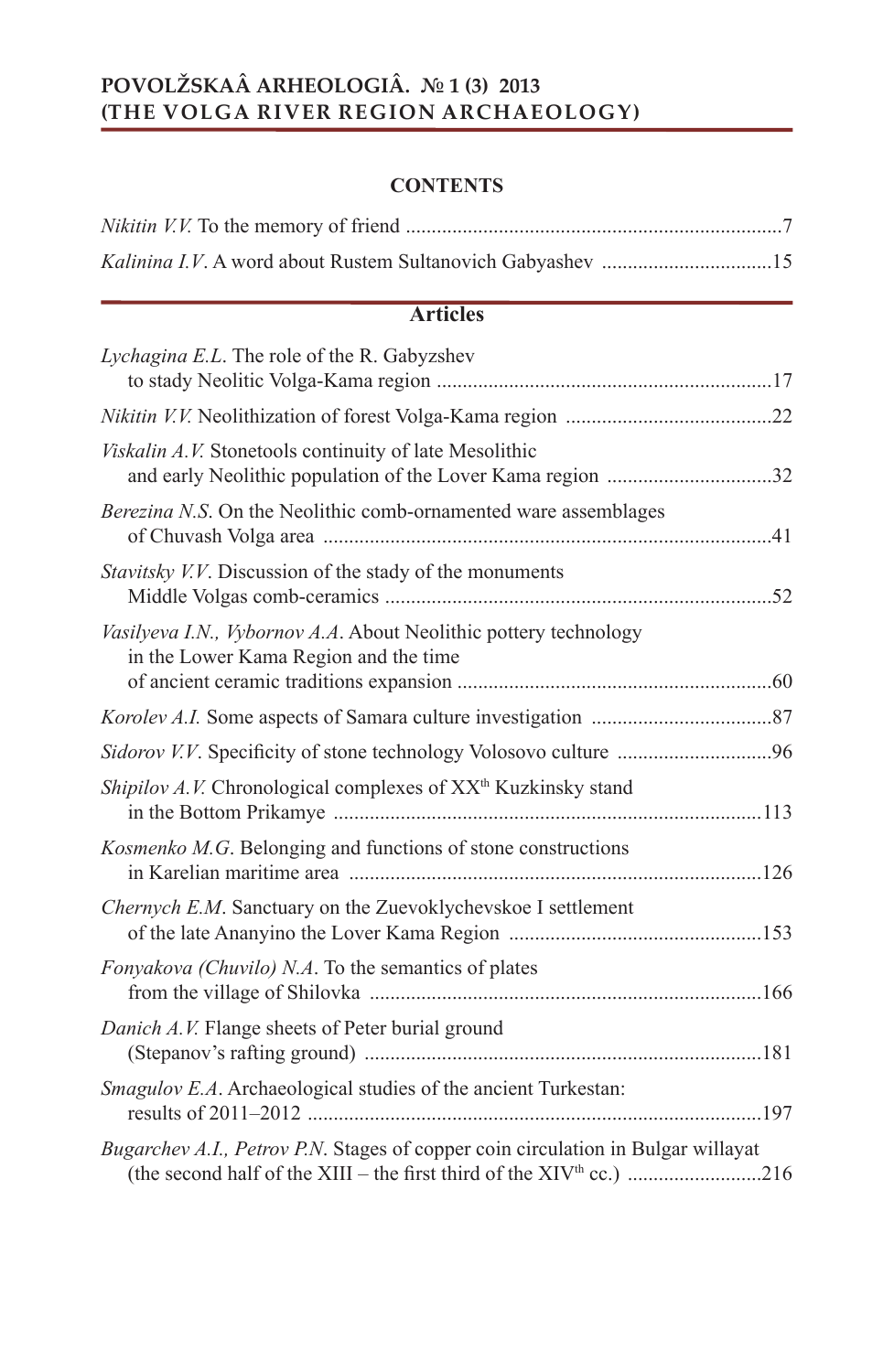# **POVOLŽSKAÂ ARHEOLOGIÂ. № 1 (3) 2013 (THE VOLGA RIVER REGION ARCHAEOLOGY)**

# **Chronicle**

| Khuzin F.Sh., Vladimirov G., Sitdikov A.G. IV International                                                                                |  |
|--------------------------------------------------------------------------------------------------------------------------------------------|--|
| Bulgar forum «Origins, historical development and cultural heritage<br>of Bulgarian Civilization» (Varna, Bulgary, 22-25 October 2012) 232 |  |
| Abdullin Kh.M., Sitdikov A.G., Khuzin F.Sh.                                                                                                |  |
|                                                                                                                                            |  |
|                                                                                                                                            |  |
|                                                                                                                                            |  |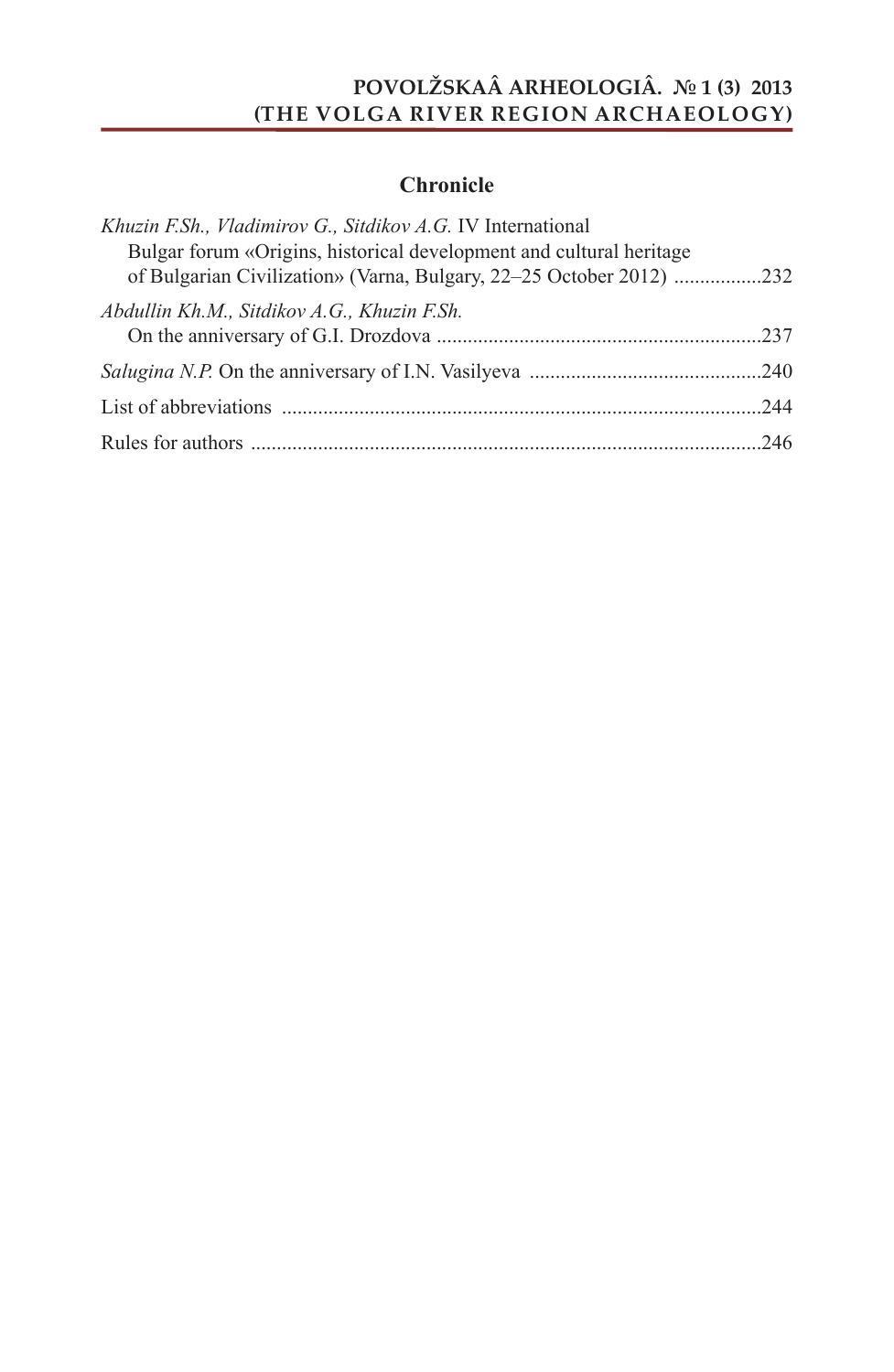# **ПОЗДНЕАНАНЬИНСКОЕ СВЯТИЛИЩЕ НА ЗУЕВОКЛЮЧЕВСКОМ I ГОРОДИЩЕ (НИЖНЕЕ ПРИКАМЬЕ)**

# **© 2013 г. Е.М. Черных**

В статье анализируются археологические объекты и находки в южной части Зуевоключевского I городища, одного из крупнейших памятников ананьинской культурноисторической области в Прикамье. Особенности топографии и ритуальный характер изученных остатков, выявленных в позднеананьинском культурном слое, позволяют говорить об особом функциональном использовании этой части городища в данное время. Исследовано сооружение, явно представлявшее собой культовую постройку своеобразной планировки, с многочисленными очагами и жертвенниками из камней и костей животных, как внутри постройки, так и рядом с ней. На этом же участке обнаружено захоронение младенца, найдены предметы глиняной пластики и миниатюрные сосуды. Неординарность изученных объектов, расположенных в пределах ограниченной территории, характеризует выделенную структуру как святилище.

**Ключевые слова:** археология, Волго-Камский регион, ранний железный век**,** ананьинская культурно-историческая область, городище, святилище, духовная культура, культовая атрибутика, жертвоприношения.

Понятие святилища используется в этнографии в качестве собирательного термина для обозначения места, где совершаются какие-либо культовые отправления во всех ранних и развитых формах религии (Религиозные верования, 1993, с. 184). В археологии следы таких объектов определить очень сложно, а порой и невозможно, что порождает непреходящий интерес как к идентификации мест ритуальных практик, так и к критериям их выделения (Тиваненко, 1989; Русанова, Тимощук, 1993; Свирин, 2006; Святилища, 1996; Святилища, 2000; Шутова, 2004, с. 5–35). Мир ананьинской культурно-исторической области Волго-Камья рассматривается как время динамичных трансформаций во всех сферах жизнедеятельности, несомненно, менявших стереотипы группового и индивидуального опыта духовной жизни. Сложный погребальный обряд ананьинцев, стремительное расширение коммуникативных связей, массовое распространение

различного рода знаков и символов, – все это побуждает обратить внимание и на признаки особой маркировки поселенческого пространства с сакральными целями. Раскопки ананьинских поселений широкими площадями во второй половине XX в. делают поставленную задачу вполне решаемой. Так, анализ планировочной структуры вятского Аргыжского городища позволил автору выделить на нем специализированную культовую постройку и дать ее характеристику (Черных, 2001, с. 65–72; Черных, Ванчиков, 2002, с. 16–17).

Зуевоключевское I городище – одно из наиболее крупных поселений АКИО – расположено на границе Удмуртской Республики и Татарстана, на правом берегу р. Кама. Городище занимает мыс высотой 20–25 м, экспонированный к югу. Сохранившийся внешний вал ограничивает площадь около 33 тыс. кв. м (рис. 1: 1). Памятник имеет длительную историю изучения. Открытый в конце XIX в.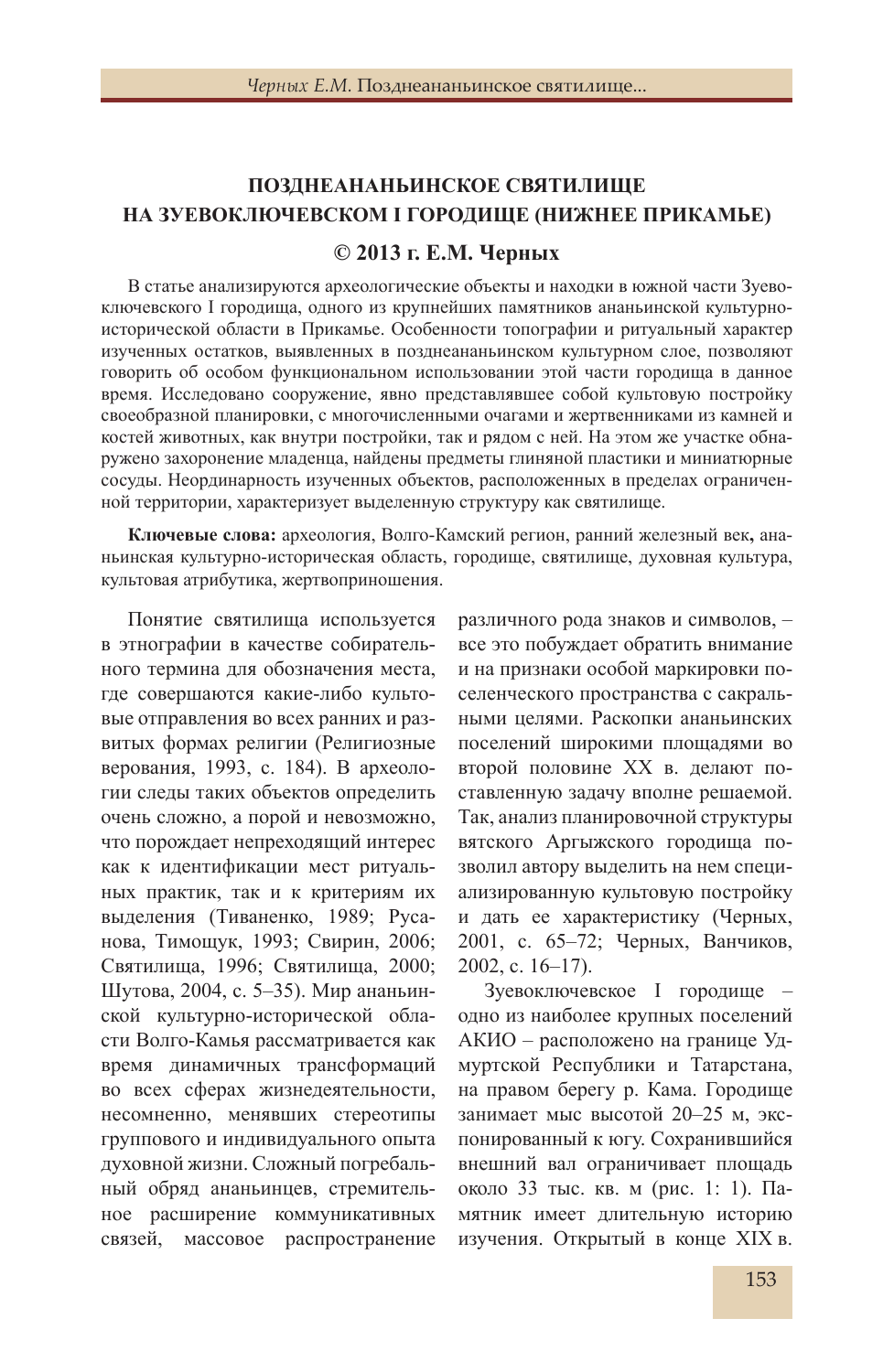А.А. Спицыным, он планомерно раскапывался в 1969–1972, 1975 гг. (Ашихмина, Генинг, 1986) и в 1997– 2005 гг. автором публикации (Черных, 2004; 2009). Изученная раскопами площадь составила около 8000 кв. м. Памятник является многослойным, полифункциональным, достаточно сложным в стратиграфическом отношении. В данной статье дано описание объектов, выявленных в позднеананьинском культурном слое, прежде всего, сооружения I. Оно занимает особое место в планировочном пространстве городища и характеризуется рядом признаков, отличающих его среди прочих жилищно-бытовых сооружений поселения. Это позволяет атрибутировать его как специализированную культовую постройку, а территорию вокруг нее рассматривать в качестве специализированного культового места – святилища.

Еще в 1971 г., в раскопе VI, заложенном вблизи южного склона городища, В.Ф. Генингом были изучены отдельные очаги и скопления костей животных, интерпретированные им как остатки святилища ананьинского времени (Генинг, 1971, с. 27–38). В раскопе XVI 1998 г. северо-западнее изученного ранее участка были открыты остатки сооружения I, сразу же обратившие на себя внимание своеобразием фиксируемых слоев и объектов. В следующем году работы в этой части площадки были продолжены. В итоге сооружение было изучено полностью, исследована и территория, прилегающая к нему (рис. 1: 2).

Остатки большого строения фиксировались первоначально в виде пятна зольно-прокаленного слоя толщиной 3–8 см, залегавшего тонкими аморфными линзами. Они маркировали

границы сооружения и выделяли его на фоне основного культурного слоя. Сооружение имело прямоугольную в плане форму, размеры основания 19,6 х 6,0–7,5 м, его длинная ось была развернута по линии СВ – ЮЗ. Таким же образом были устроены жилища верхнего горизонта ананьинского слоя, изученные в северной части площадки городища (Черных, 2009, рис. 9). Основание сооружения было лишь слегка заглублено в подстилающий культурный слой, на уровне пола расчищены 16 кострищ (рис. 2), имевших различную форму и заполнение. К категории долговременных можно отнести только два очага в северной половине сооружения, на кв. ф/29–30 (№ XL и XLI). Оба очага имели в основании глиняную подушку, в центре которой находилось углубление, заполненное золой вперемешку с мелкой галькой. Остальные кострища представляли собой пятна прокаленного слоя или золы – следы эпизодически разжигавшихся костров. Большая часть таких пятен размещалась в центре постройки и ее юго-западной половине.

Около северо-западной, длинной стены постройки, почти посередине (кв. х/28), расчищена площадка прокала мощностью 0,5 см, овальной в плане формы размерами 1,26 х 0,54– 0,65 м. Площадка имела каменное ограждение из плит песчаника. По оси СВ – ЮЗ за пределами прокаленного слоя лежали две наиболее крупных плоских плиты размерами (рис. 3: 1, 3). Внутри каменной обкладки расчищены кости домашних животных – лошади и свиньи. Центральную часть скопления занимал крупный позвонок – атлант быка. Такие намеренно оформленные выкладки из камней и костей животных изучены и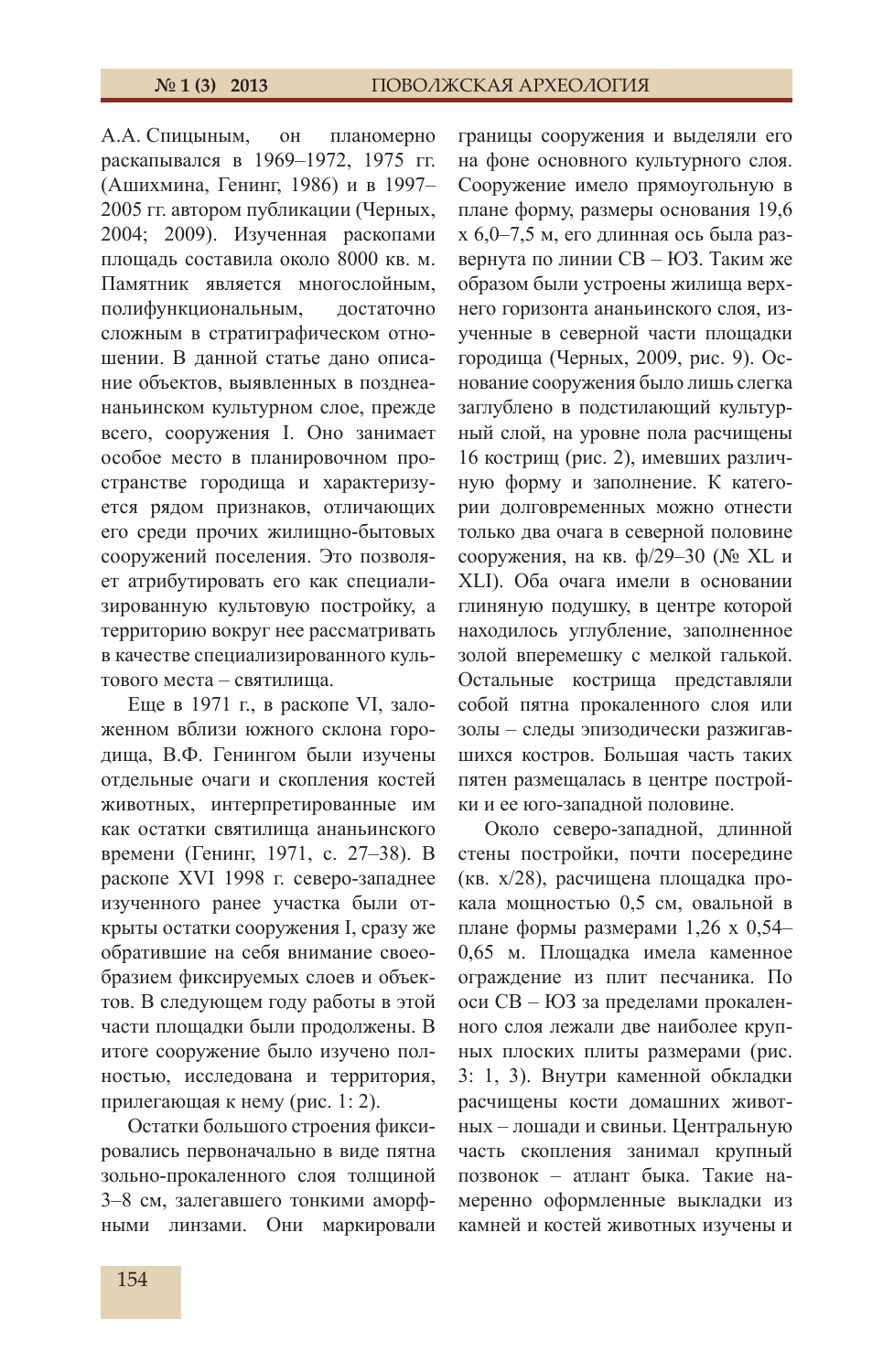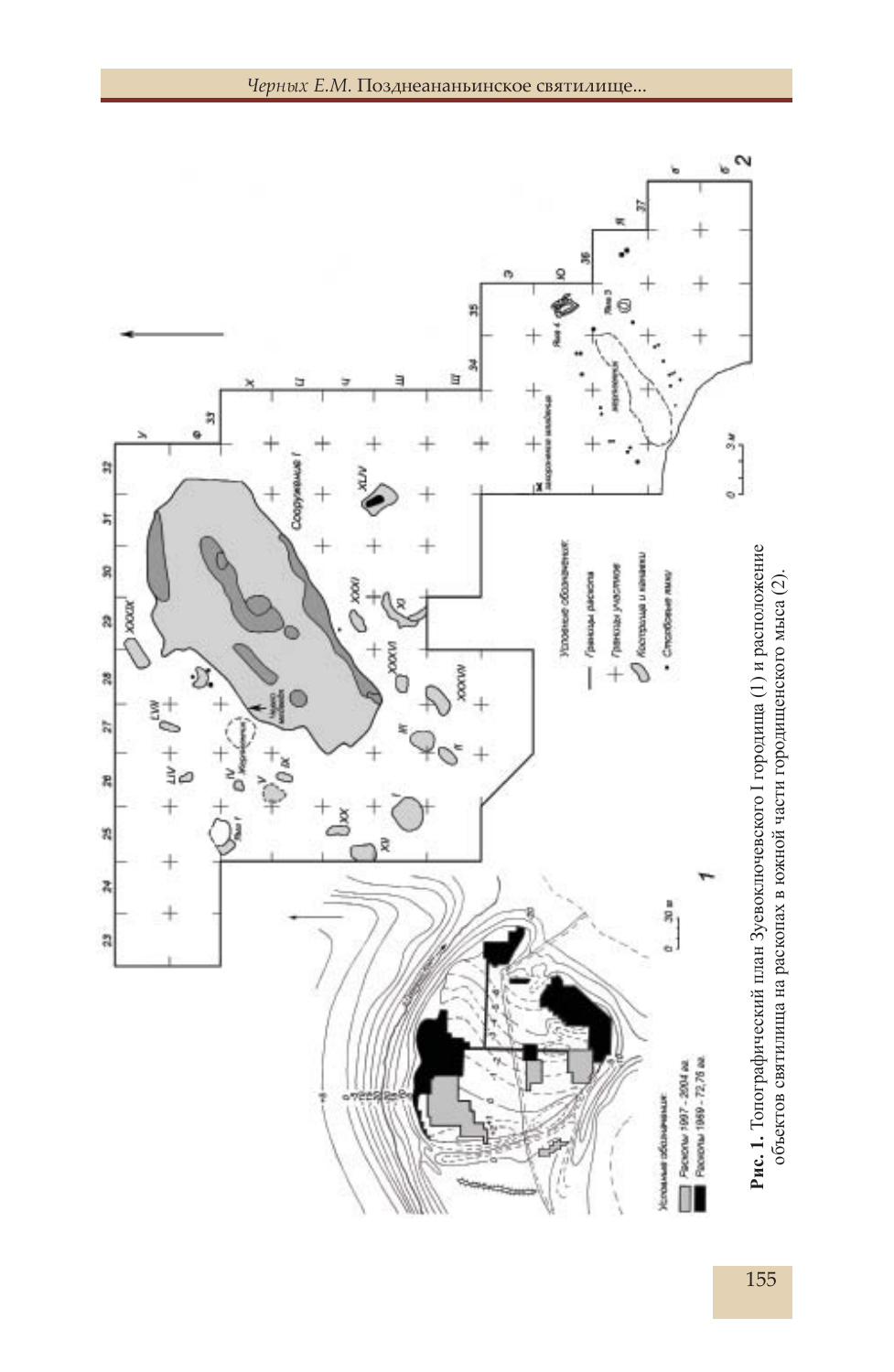

**Рис. 2.** Фиксация очертаний сооружения I на уровне пола постройки.

на других участках территории городища, вне построек. Они составляют 3-й тип жертвенников, выявленных на городище (Черных, 2008, с. 35). Сам по себе факт наличия в сооружении специального жертвенника уже выделяет его среди прочих, свидетельствуя о неординарности постройки. Вдоль длинной оси сооружения зафиксирован ряд крупных ямок от столбов, вероятно, служивших опорами перекрытия. Показательно, что в одной из них (№ 98) обнаружена, по всей видимости, закопанная «жертва», включавшая половинку сосуда, нарядно декорированного шнуровыми завитками (рис. 5: 9), копыто КРС и длинные кости крупной птицы. Рядом со столбом лежала массивная известняковая плита (размеры 48 х 23 см). Думается, что есть основания интерпретировать данный комплекс как строительную жертву, обратив внимание на ее троичность. А.К. Байбурин пишет об определенном кодировании таким образом трех сфер пространства, расположенных по вертикали

(2005, с. 82–83). Символичным выглядит присутствие в составе жертвы «половинки» сосуда вместе с одним копытом коровы. М.Ф. Косарев указывает на «половинный» облик жертв «Нижнего мира» в сказаниях ряда сибирских народов (2003, с. 146). Закапывание сосудов в землю по этнографическим данным связывают чаще всего с погребально-поминальной обрядностью. Кости птиц встречаются в составе ритуальных комплексов на могильниках АКИО. Так, в погр. 14 Зуевского могильника рядом с черепом умершего обнаружена связка из 6 птичьих трубчатых косточек (Древности Камы, 1933, с. 10). В то же время птицы – существа верхнего мира, домашние животные – среднего. В традиционных поминальных обрядах удмуртов, древнейших обитателей Камско-Вятского междуречья, жертвование птиц, а также головы и ног коров лошади и коровы, составляло важную часть ритуалов, связанных опять же с культом предков (Владыкин, 1976, с. 65–67).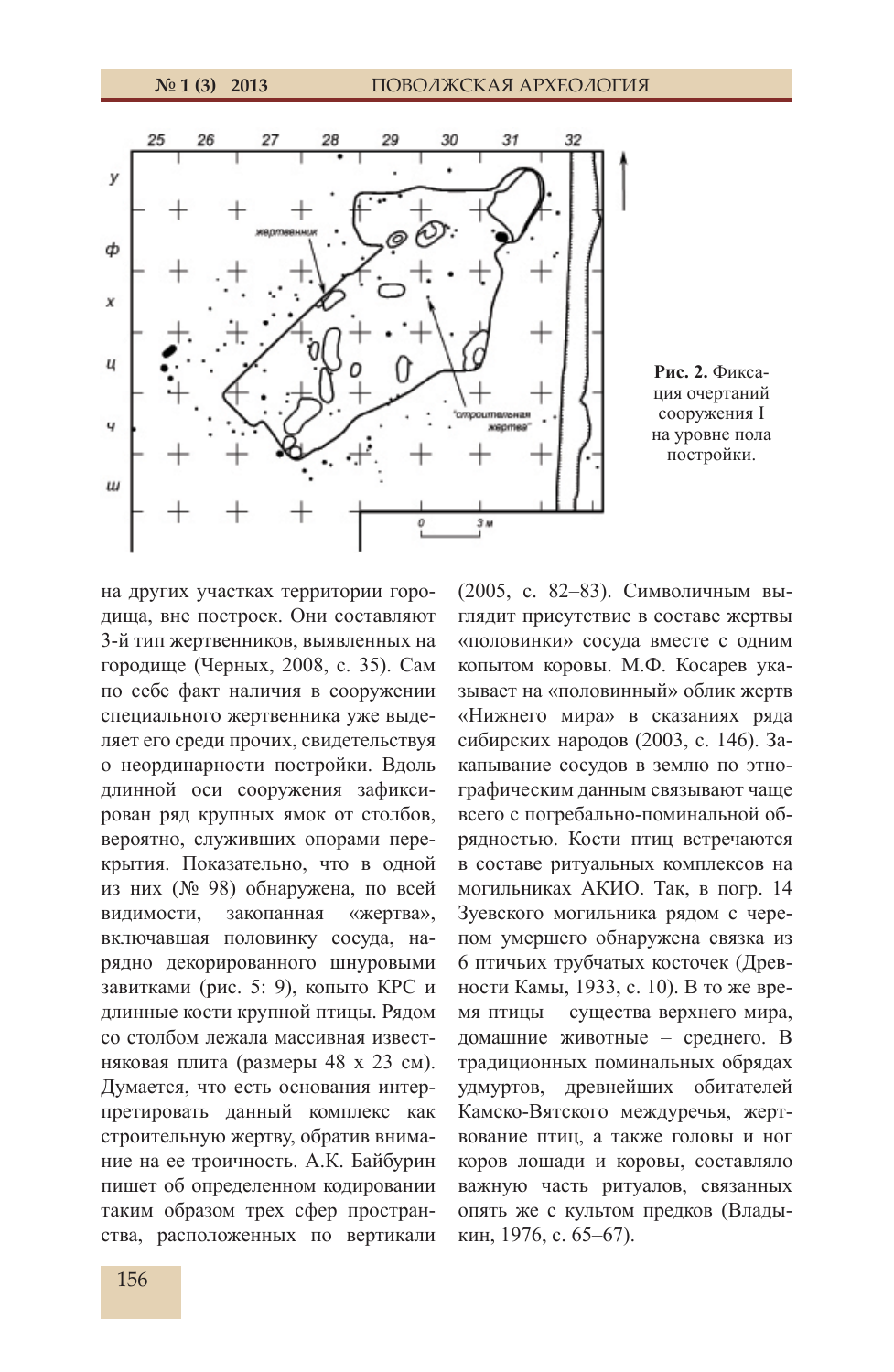



**Рис. 3.** Культовые объекты: 1, 3 – жертвенник из сооружения I; 2 – жертвенник с уч. х/27.

По внешнему периметру постройки зафиксированы многочисленные столбовые ямки – следы ограждения. В пределах ограды обнаружен еще один жертвенник на кв. х/27, располагавшийся с внешней стороны сооружения, но почти напротив внутреннего жертвенника. Он состоял из уложенных «веером» нижних челюстей 3-х лошадей, развернутых лице-

вой частью на север, запад и юго-восток (рис. 3: 2). Вблизи этой выкладки также находилась массивная плоская прямоугольная плита размерами 32,0 х 15,0 см. Между плитой и черепами расчищена линза золы размерами 0,3 х 0,26 м, заполненная мелкими обожженными и кальцинированными костями вперемешку с мелкими обломками посуды и камешками. Здесь

3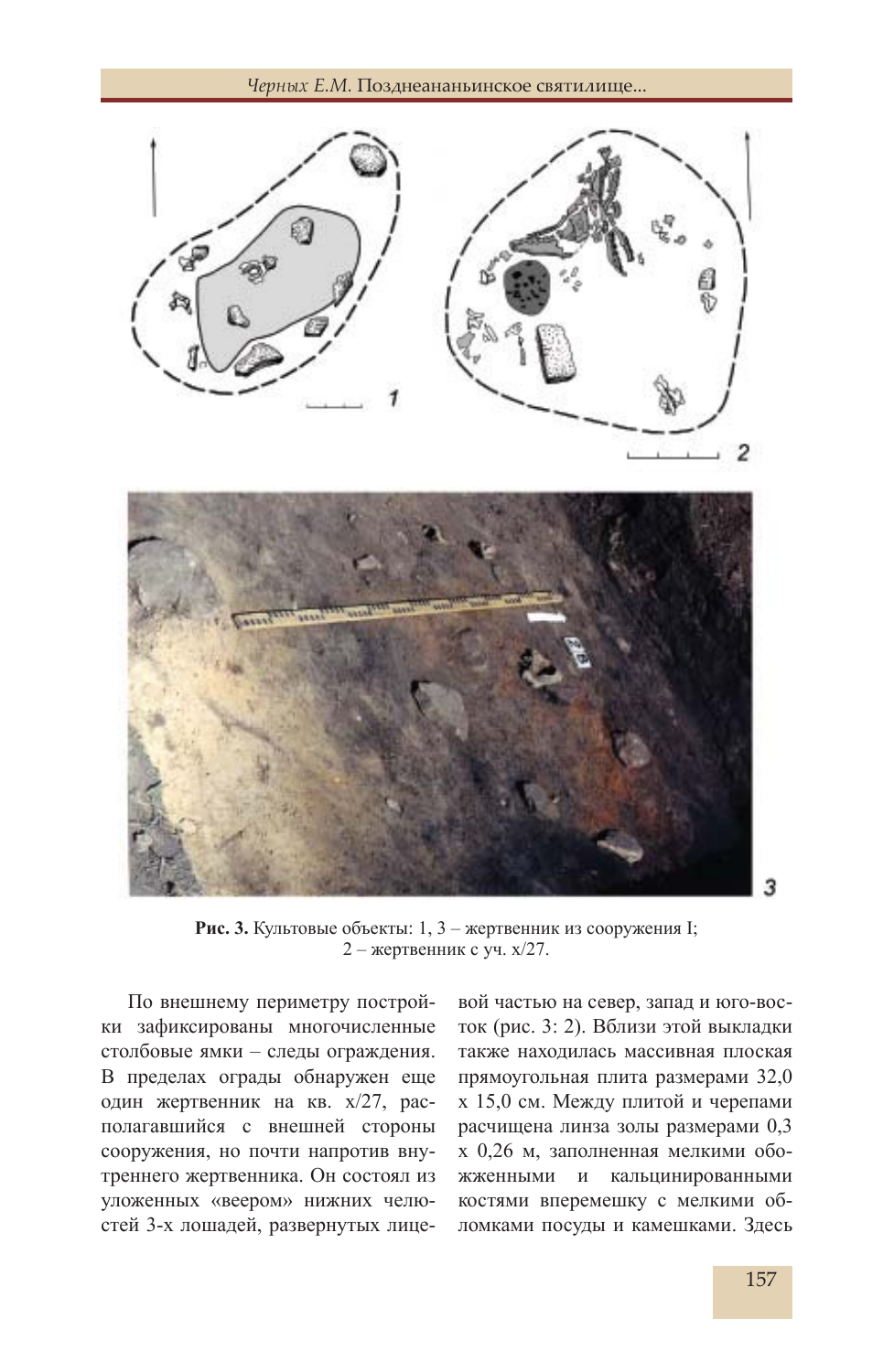же найден точильный камень. Среди культовых артефактов сооружения нельзя не упомянуть череп медведя, обнаруженный рядом с обрушившейся северо-западной стеной постройки. Череп принадлежал очень старому и больному хищнику (25–30 лет), на верхнем клыке у него зафиксированы следы искусственных спилов. По мнению Э.В. Алексеевой, медведь содержался в неволе, поскольку с такими показателями выживание животного на воле было невозможным.

Важным представляется наблюдение над расположением входа/выхода. Судя по всему, сооружением имело два выхода. Аналогичная планировка была зафиксирована и в культовой постройке Аргыжского городища. Основным, главным, очевидно, и в этом случае был выход в северо-восточной стенке. Он был оформлен в виде обширного выступа овальной формы, уровень пола в пределах которого был несколько ниже (на 5–7 см), чем в основном помещении. Это направление признается многими исследователями как специфичное для финно-угорского религиозно-мифологического пространства. Ориентация выхода на северную, «ночную», сторону, повидимому, может быть поставлена в связь как с культом предков, одним из самых древних и почитаемых в финно-угорском религиозном пространстве, так и с культом солнца. Северо-восточный выход был маркирован довольно крупной столбовой ямой (диаметр 40 х 60 см), располагавшейся справа (если смотреть из помещения), близ стены. Глубина ямы – 20 см (от уровня пола). Такой же массивный столб (№ 44), вкопанный в яму размерами 37 х 34 см, выявлен и справа от входа в постройку с юго-западной

стороны. Характеризуя находки в сооружении, необходимо обратить внимание на следующие весьма, на наш взгляд, значимые моменты. На полу сооружения находки были единичны, главным образом, это редкие обломки посуды и кости животных. Основная масса их была приурочена к центру помещения, а также к его северо-западному сектору, где размещались очаги. Большая же часть индивидуальных находок происходит из верхней части перекрывавшего постройку слоя. Надо полагать, последний акт функционирования сооружения сопровождался рядом символических действий. Постройка была сожжена и перекрыта слоем «чистого» песка (манифестация захоронения?). Возможно, некоторую параллель с отмеченным явлением обнаруживает деталь, подмеченная В.И. Мошинской при раскопках святилища Сузгун II в Западной Сибири. Речь идет об искусственных подсыпках из мелкого желтого песка, принесенного специально – на них ставились сосуды (Мошинская, 1957, с. 117–119). Похожие действия, безусловно, сакрального характера, отмечены и на хронологически более близком Усть-Полуйском святилище. Авторы исследований этого неординарного памятника сибирского Севера зафиксировали обычай пересыпания очажных слоев светлым песком и частичное обжигание песка (Гусев, Федорова, 2012, с. 26).

В верхнем обожженном слое, в кровле сооружения, найдены несколько предметов культового класса. Это обломки глиняных антропоморфных статуэток (рис. 4: 4, 7, 9), несколько каменных дисков, в том числе с углублением в центре (рис. 6), обломки глиняных «лепешек».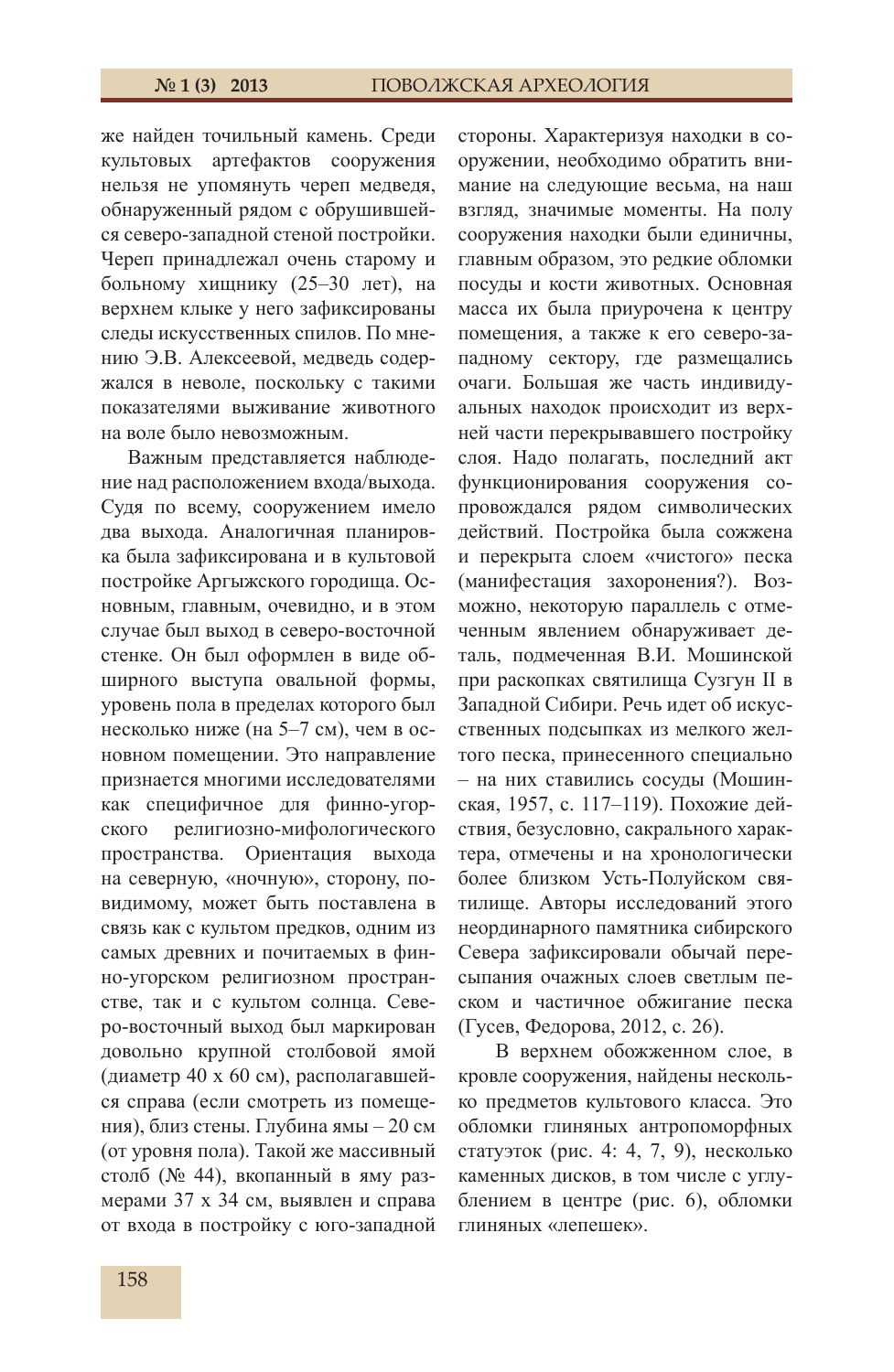# *Черных Е.М.* Позднеананьинское святилище...

Как уже говорилось выше, еще в 1971 г. В.Ф. Генинг высказал предположение о местоположении святилища в южной части позднеананьинского укрепленного поселка. К этому предположению его подтолкнуло обнаружение в раскопе VI крупных скоплений костей животных, а также человеческих. Совмещение планов раскопов и общая планиграфия объектов, исследованных за прошедшие годы в южной части городищенской территории, убеждает в правильности выводов ученого. В общей схеме раскопов изученные В.Ф. Генингом объекты размещались в 20 м к ЮВ от описываемой постройки (рис. 1: 2). Ближе к склону, на уч. яа'/32–35 было расчищено обширное скопление костей, среди которых превалировали кости лошади. В слое костей была обнаружена и челюсть человека. Все они концентрировались в пределах овальной площадки (размеры около 7,0 х 1,5–2,0 м) и, по-видимому, представляли собой участок для многократных жертвоприношений. По периметру скопления, на расстоянии до 1,5 м от него, зафиксированы столбовые ямки. Располагались они почти правильным порядком с интервалом 1,5–2,0 м, образуя в плане прямоугольник с размерами сторон 7,5 х 4,5 м. Данное место, по всей видимости, представляло собой специально огороженный жертвенник. К востоку от скопления костей выявлены две небольших ямы, заполненные слоем золы и углей.

Пространство м**е**жду жертвенником и культовой постройкой было свободным, за исключением нахождения здесь трех небольших, но вполне выразительных, объектов – крупного очага, канавки серповидной формы, заполненной золой и захоронения

младенца. Очаг № XLIV отличался особой выразительностью. Он был устроен на глиняной «платформе» прямоугольной формы, толщиной 15 см, размерами 1,62 х 1,1 м. Почти в центре ее, с небольшим смещением к северо-западному краю, находилось собственно кострище, отмеченное пятном прокала овальной формы, размерами 0,95 х 0,63 м, и углублением диаметром 0,5 м, заполненным золой. Рядом найден обломок каменного пряслица и миниатюрный чашевидный сосуд (рис. 5: 8), лежавший на боку, устьем к очагу, по всей видимости, скатившийся с очажной вымостки. Захоронение младенца, уложенного головой на ССЗ, в сторону культовой постройки, было расчищено в культурном слое, на уч. ю/32. Череп ребенка был сильно раздавлен.

Интерес представляет и канавка № XI, размещавшаяся близ южной стены постройки. Она имела серповидную в плане форму, концы дуги обращены на восток, к восходящему солнцу. Ширина канавки 0,5 м, глубина 7–32 см, глубина изгиба по внутренней стенке составляла 1,65 м. В верхней части канавка была заполнена прокаленным песком. Внутри дуги, на расстоянии 15 см от края канавки находился столб, от которого сохранился след в виде ямки № 24 диаметром 27 см. Еще две канавки размещались вблизи юго-западной и северной стен постройки. Одна из них (№ XX) имела овальную форму, вторая – серповидную. Рядом с последней выявлены ямки от трех столбов, а около одной из них обнаружен костяной амулет из метаподия медведя (рис. 5: 5). Вблизи от этого объекта находился описанный выше жертвенник с черепами лошадей и отдельный череп медведя.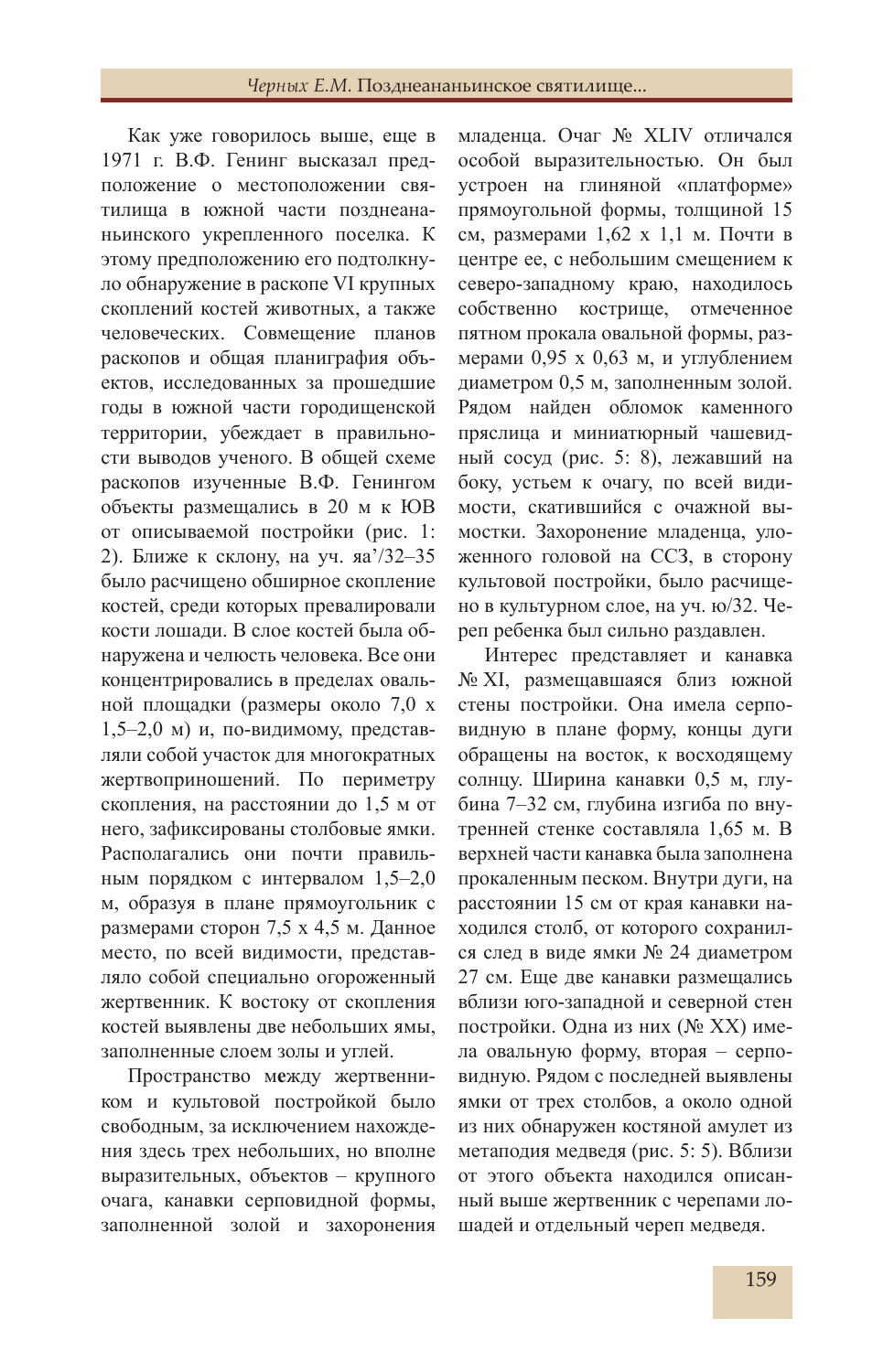

**Рис. 4.** Глиняная пластика с территории святилища.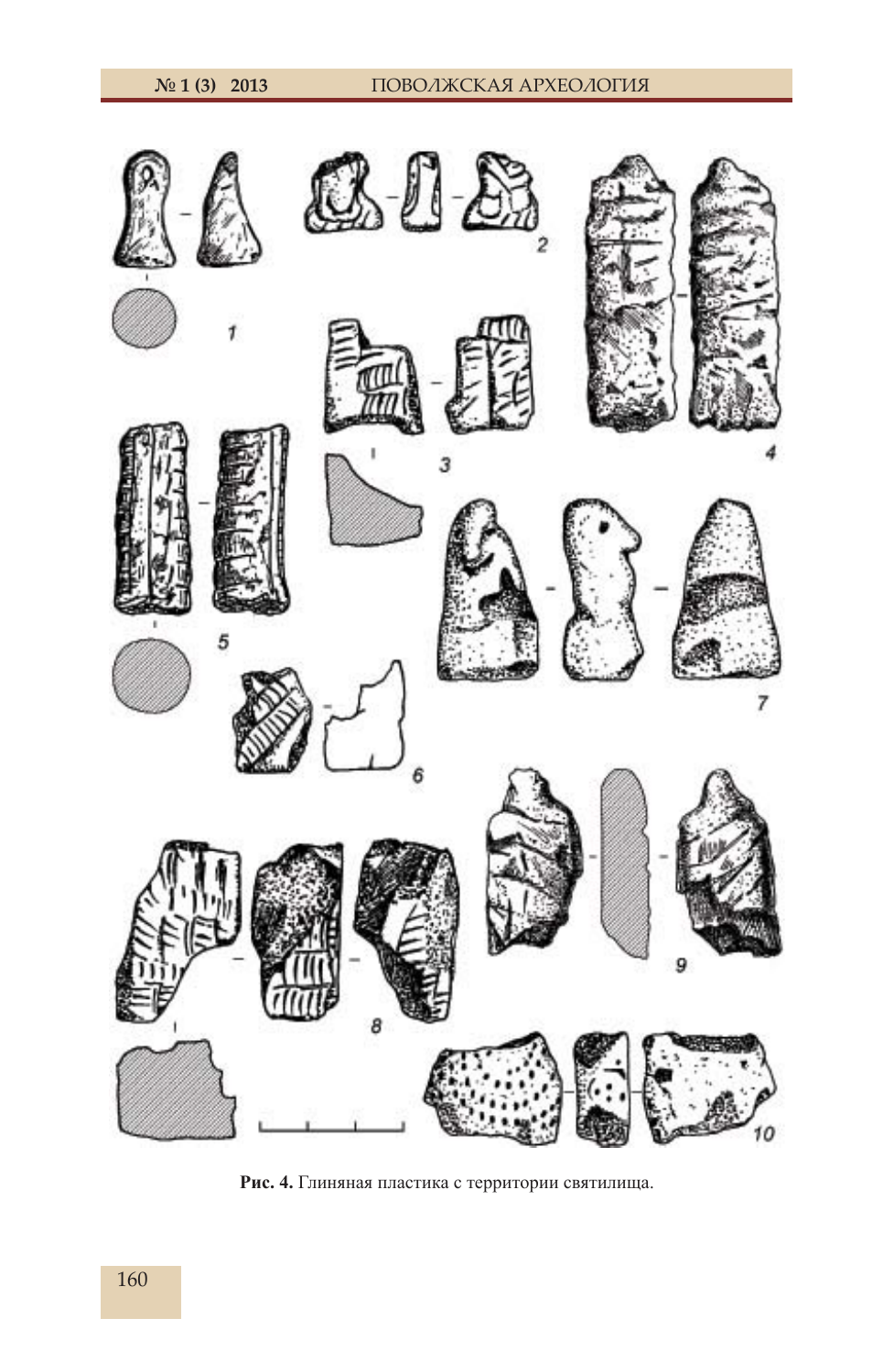

**Рис. 5.** Предметы из культурного слоя святилища: 1 – наконечник стрелы; 2 – нож; 3, 4 – пряслица; 5, 6 – амулеты из костей медведя; 7–9 –сосуды. 1 – бронза, 2 – железо; 3, 4, 7–9 – глина.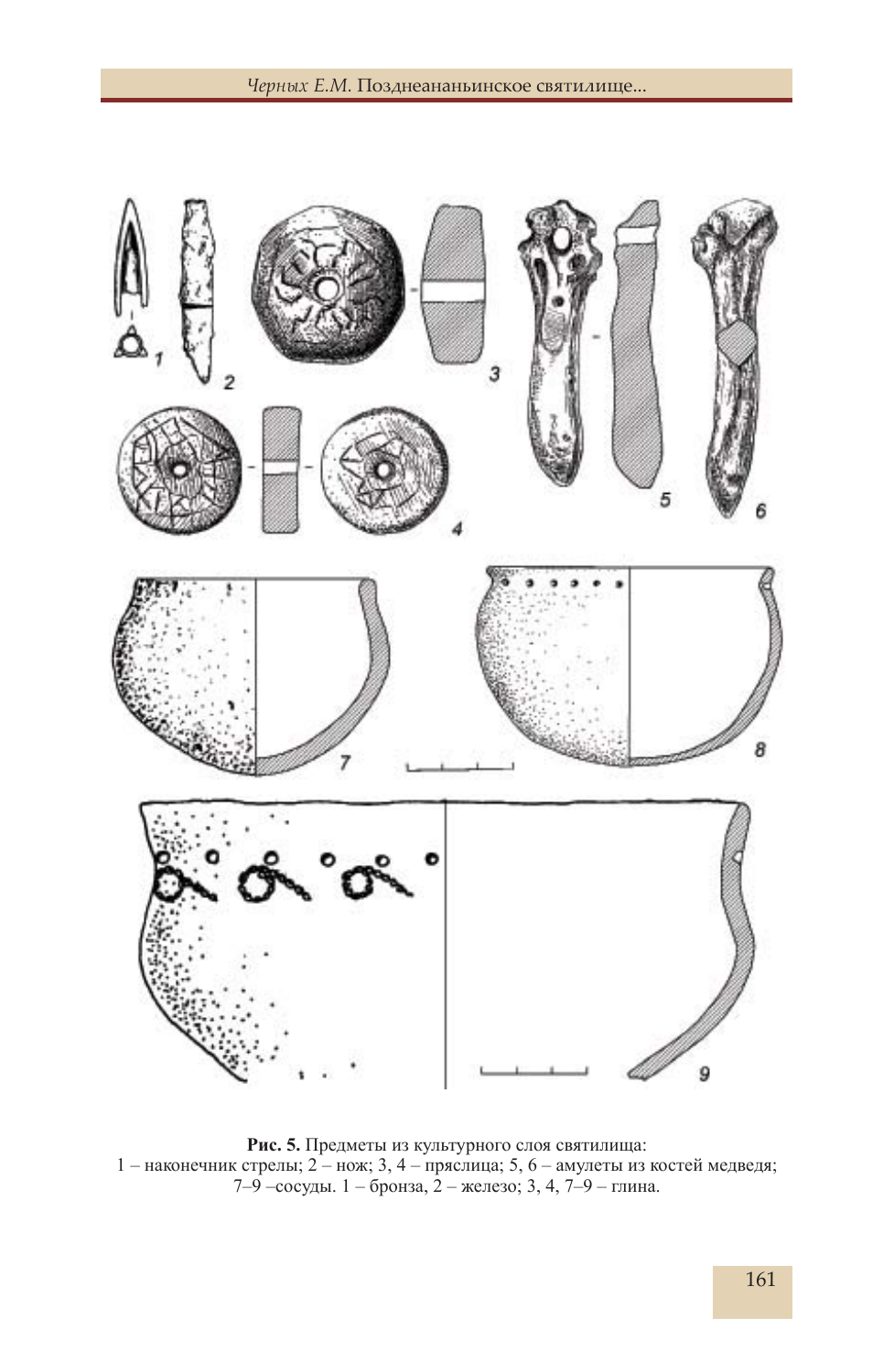



**Рис. 6.** Каменные диски.

Таким образом, на территории описываемого святилища был изучен типичный для культовых памятников раннего железного века состав объектов: жертвенники в виде скоплений костей животных и камней, канавки, захоронение младенца, культовая постройка, многочисленные ямы от столбов.

Каким же образом было организовано это пространство? Каковы критерии идентификации его как святилища? Следуя за понятием святилища как совокупностью объектов, имеющих признаки создания определенной пространственной структуры, или как целенаправленной модификации какой-то части пространства с сакральными целями (Бурыкин, 2000, с. 180), подытожим наши наблюдения. Изучение Зуевоключевского I городища показало наличие в позднеананьинский период (V–III вв. до н.э.) регулярности в организации его жилого пространства. Все жилые объекты (более 40) изучены в северной и юго-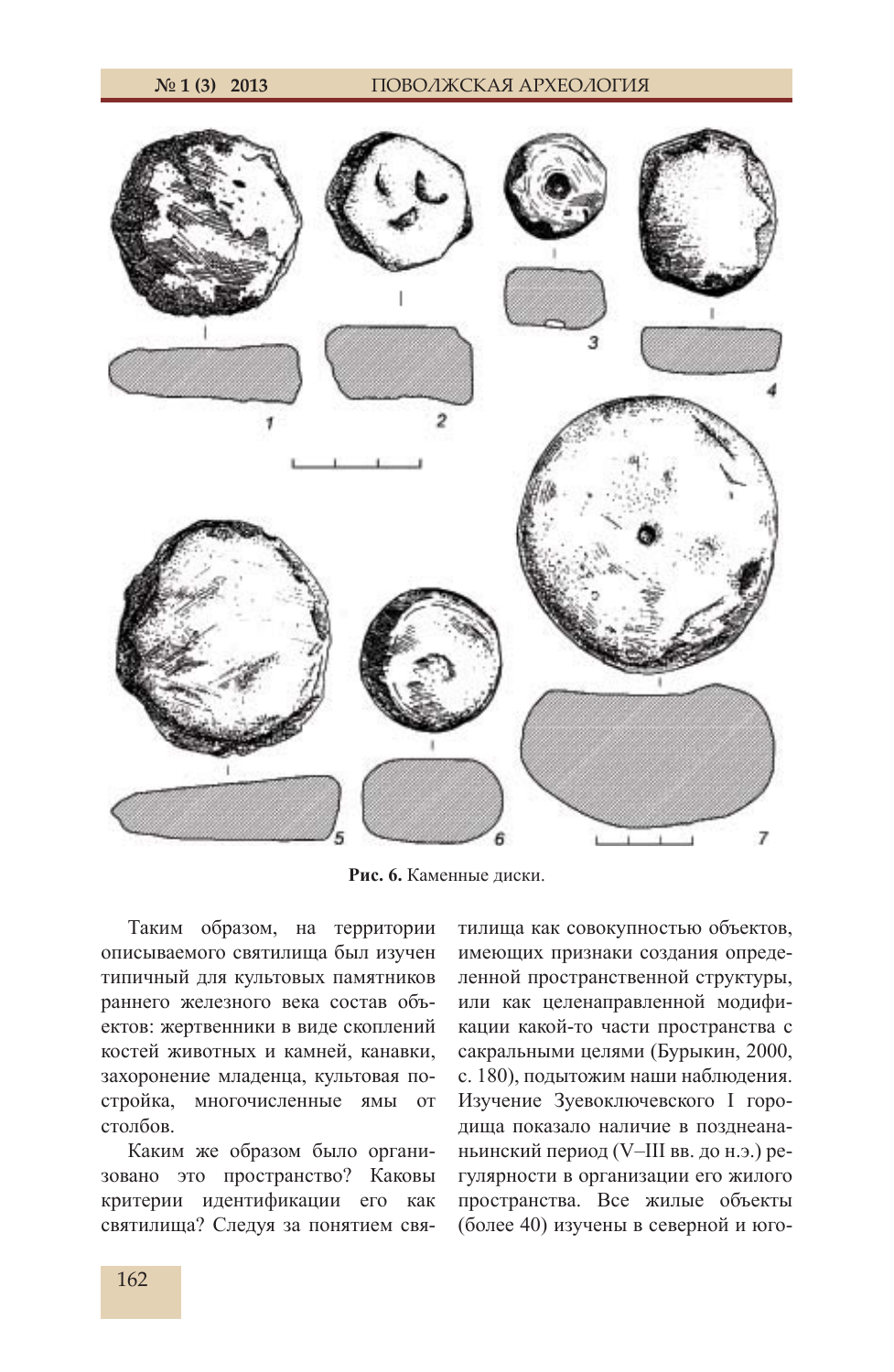восточной части площадки (Ашихмина, Генинг, 1986; Черных, 2004; 2009). В южной части выделяется площадка (около 705 кв. м), в пределах которой изучено одно, но выделяющееся своей формой, размерами и внутренней планировкой, сооружение, явно нежилого назначения. Место расположения святилища на площадке также не выглядит случайным. Под южным склоном мыса находится родник (к нему с площадки городища вел намеренно оформленный спуск), который до настоящего времени считается Святым. Его регулярно освящает православный священник, но лечебные свойства родниковой воды привлекают сюда не только христиан. Приезжают и мусульмане из соседних Башкортостана и Татарстана, марийцы из близлежащих селений Ныргында и Быргында. Уместно сказать, что в археологии Прикамья можно найти немало примеров, когда родники располагались прямо под площадкой жертвенного места (Лепихин, 2007, с. 23–32, 174).

Сооружению наземного типа, вдвое превосходящему своей площадью жилые постройки городища, на описываемой территории принадлежало центральное место. Именно в нем в основании столба была закопана неординарная «жертва», включавшая копыто коровы, половинку сосуда и «полутушку» птицы. Очевидно, данная жертва манифестировала собой условный «центр Мира», «мировой столб», вокруг которого и разворачивалось организованное пространство (Космос). Не меньший интерес для интерпретации постройки как культовой представляет акт ее своеобразного «захоронения» (сожжения и засыпания песком). В слое сожжения

найдены артефакты, преимущественно культового класса, прежде всего, глиняные антропоморфы. Некоторые из них были символически разломаны на части. Внутри постройки были изучены многочисленные кострища, два долговременно использовавшихся очага и жертвенник, сложенный из камней и костей домашних животных. Вблизи постройки зафиксированы ямки от столбов, канавки и кострища, концентрировавшиеся, главным образом, вокруг ее юго-восточного фасада.

Жертвенники были изучены и вне постройки. Отдельному жертвеннику, весьма обширному, включавшему кости животных и человека, было отведено специально огороженное место. Между ним и культовой постройкой находился массивный очаг (алтарь?), в котором обнаружены миниатюрный сосуд и пряслице. Еще 7 миниатюрных сосудов были обнаружены на участках, окружающих скопление костей в южной части святилища (рис. 5: 7). Неординарный характер носило, по всей видимости, и захоронение младенца в этом пространстве. Захоронения младенцев на городище отмечены еще четырежды, в северной части городища. Три из них обнаружены под полами ананьинских жилищ, одно – в ананьинском же слое, заполнявшем котлован заброшенного полуземляночного жилища луговской культуры позднего бронзового века.

Кости с площадки святилища принадлежат в основном домашним животным (более 80%)1 . Довольно высок процент неопределимых костей (более 10%). Среди домашней фауны

<sup>1</sup> Подсчитано автором по совокупности цифровых данных, полученных Н.Г. Смирновым (1971 г.) и О.Г. Богаткиной (1998–1999 гг.).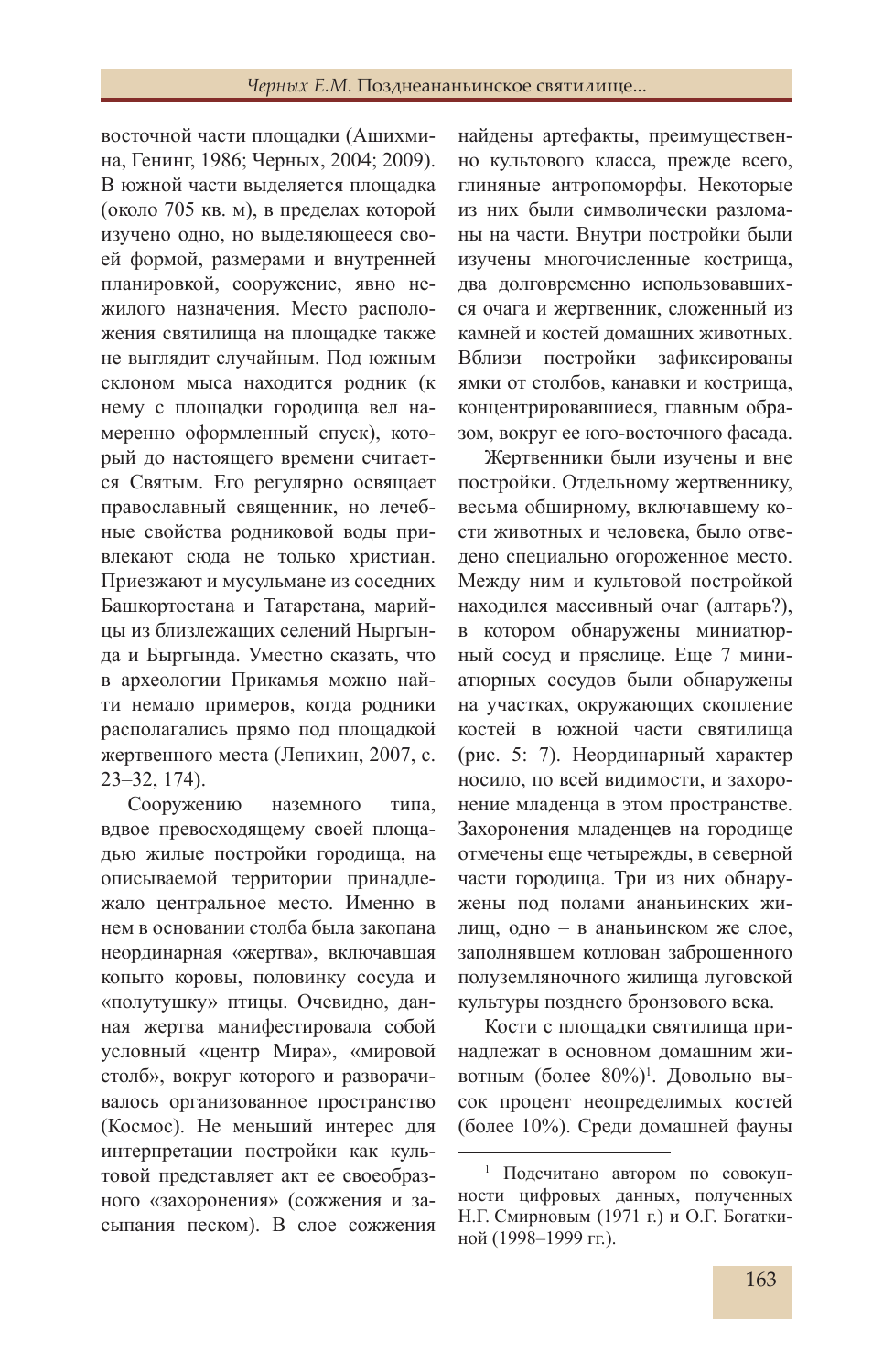преобладает лошадь (более 60%). Дикие животные представлены костями лосей, волка, лисицы, куниц, зайца, бобров, белки. Но больше всего отмечено костей медведя, на которые приходится около 4% от общего числа археозоологических остатков.

Резюмируя изложенные в статье наблюдения и соображения, можно сделать следующий вывод: южная часть площадки Зуевоключевского I городища использовалась в позднеананьинский период как святилище. Наличие здесь крупных скоплений костей животных и человека, ритуальных кострищ и ям, специализированной постройки, находки предметов культового класса, общая архитектура святилища – все это свидетель-

ства различных обрядовых и ритуальных действий, индивидуальных и коллективных жертвоприношений, совершавшихся на его площадке. Сакрализация отдельного участка пространства поселения в позднеананьинский период и процесс формирования специализированных святилищ в это время были отмечены еще в работах региональных исследователей после масштабных работ 50–60-х годов прошлого века (Вечтомов А.Д., Генинг В.Ф., Оборин В.А., Голдина Р.Д.). Достаточно напомнить о Гремячанском поселении-святилище в Среднем или Гляденовском городище и костище – в Верхнем Прикамье. Зуевоключевское I городище также можно поставить в этот ряд.

## **ЛИТЕРАТУРА**

*1. Ашихмина Л.И., Генинг В.Ф.* Ананьинские жилища Зуево-Ключевского I городища // Памятники материальной культуры на Европейском Северо-Востоке. – Сыктывкар, 1986.

*2. Байбурин А.К.* Жилище в обрядах и представлениях восточных славян. – 2-е изд. – М.: Языки славянской культуры, 2005.

*3. Бурыкин. А.А.* Культовые места и святилища коряков и чукчей: к изучению материалов на стыке археологии и этнографии // Святилища: археология ритуала и вопросы семантики. Материалы науч. конф. – СПб., 2000.

*4. Владыкин В.Е.* Семейно-родовые культы в дохристианском религиозном комплексе удмуртов // Вопросы этнографии удмуртов. – Ижевск, 1976.

*5. Генинг В.Ф.* Отчет об исследованиях Зуево-Ключевского I городища в Каракулинском районе Удмуртской АССР летом 1971 г. // Архив ИА РАН, 1972. – Р-1. № 4545.

*6. Гусев А.В., Федорова Н.В.* Древнее святилище Усть-Полуй: конструкции, действия, артефакты. Итоги исследований планиграфии и стратиграфии памятника: 1935– 2012 гг. – Салехард, 2012.

7. Древности Камы по раскопкам А.А. Спицына в 1898 г. // Материалы ГАИМК. Вып. 2. – Л., 1933.

*8. Збруева А.В.* История населения Прикамья в Ананьинскую эпоху // МИА. –  $1952. - N<sub>2</sub> 30.$ 

*9. Косарев М.Ф.* Основы языческого миропонимания: По сибирским археологоэтнографическим материалам. – М.: Ладога-100, 2003.

*10. Лепихин А.Н.* Костища гляденовской культуры в Среднем и Верхнем Прикамье. – Пермь, 2007.

*11. Мошинская В.И.* Сузгун II – памятник эпохи бронзы лесной полосы Западной Сибири // МИА. – 1957. – № 58.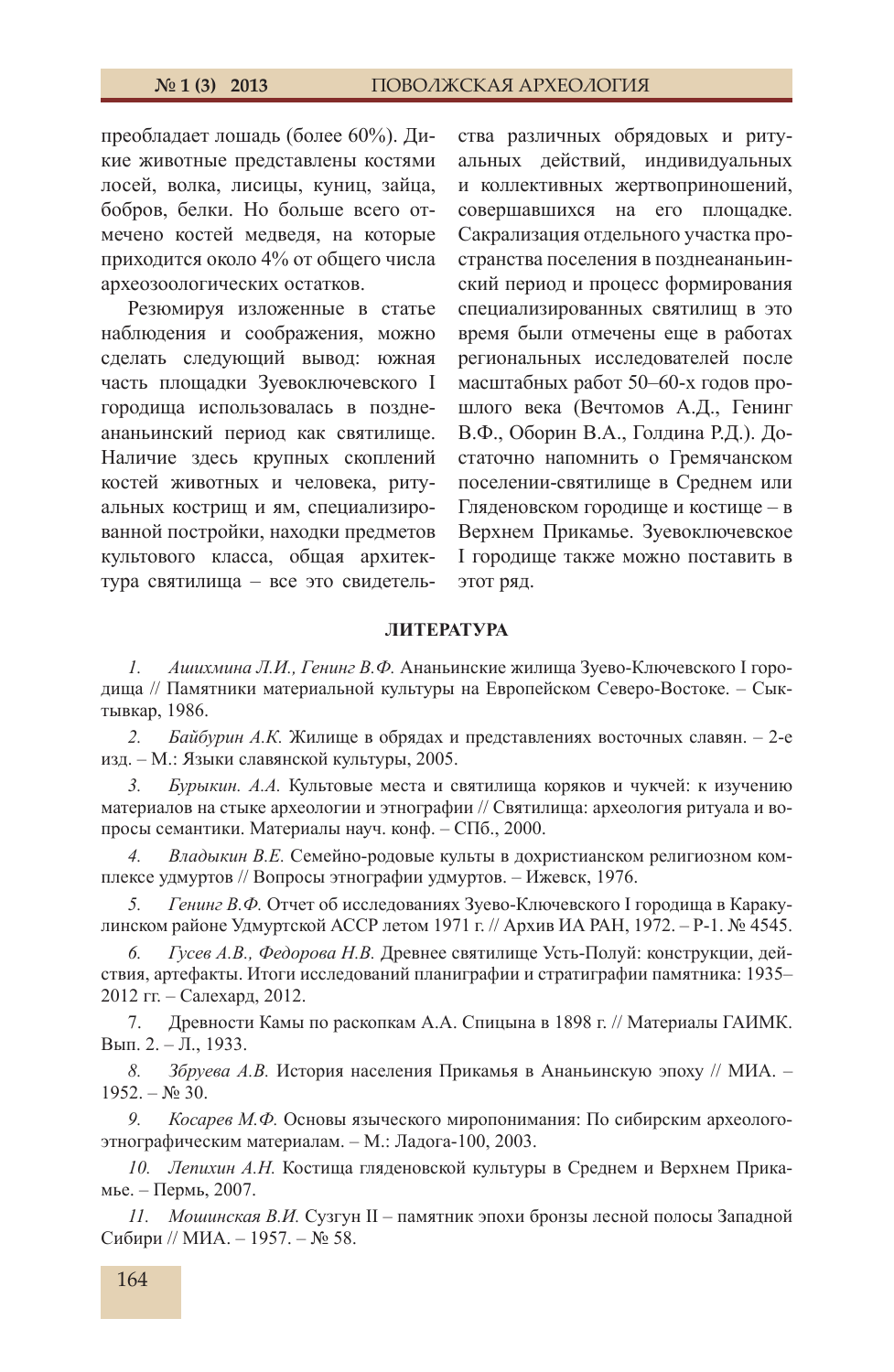12. Религиозные верования: Свод этнографических понятий и терминов. – М.: Наука, 1993.

*13. Русанова И.П., Тимощук Б.А.* Языческие святилища восточных славян. М.: «АРХЭ», 1993.

*14. Свирин К.М.* Языческие святилища лесной полосы Восточной Европы VI– XIII вв.: Автореф. дис. … канд. ист. наук. – М.: МГУ, 2006.

15. Святилища: археология ритуала и вопросы семантики. Материалы науч. конф. – СПб., 2000.

*16. Тиваненко А.В.* Древние святилища Восточной Сибири в эпоху камня и бронзы. – Новосибирск, 1989.

*17. Черных Е.М.* Культовая постройка ананьинского времени с Аргыжского городища // Археология и этнография Среднего Приуралья. Вып. 1. – Березники, 2001.

*18. Черных Е.М.* Зуевоключевское I городище в Удмуртском Прикамье: некоторые итоги исследований // Удмуртской археологической экспедиции 50 лет. Матер. Всерос. науч. конф. – Ижевск, 2004.

*19. Черных Е.М.* Ритуальное пространство городищ раннего железного века Прикамья // Поселение как исторический источник: теоретические и методические подходы к изучению поселений в современной археологии. Тез. док. Международ. науч. конф. – М.: ИА РАН, 2008.

*20. Черных Е.М.* Некоторые итоги изучения культурного слоя Зуевоключевского I городища в Удмуртском Прикамье // У истоков археологии Волго-Камья: К 150-летию открытия Ананьинского могильника. (Серия «Археология евразийских степей». Вып. 8). – Елабуга, 2009.

*21. Шутова Н.И.* Средневековые святилища Камско-Вятского региона // Культовые памятники Камско-Вятского региона: Материалы и исследования. – Ижевск, 2004.

#### **Информация об авторе:**

**Черных Елизавета Михайловна,** кандидат исторических наук, доцент, Удмуртский государственный университет (Ижевск, Россия); emch59@mail.ru

# **SANCTUARY ON THE ZUEVOKLYUCHEVSKOE I SETTLEMENT OF THE LATE ANANYINO IN THE LOWER KAMA REGION**

## **E.M. Chernykh**

Archaeological objects and finds in the southern part of the 1st Zuevo-Klyuchevskoye hill fort site, one of the largest resources of the Ananyino cultural and historical area in the Kama river region are analyzed in the article. Peculiarities of topography and the ritual nature of the studied remains identified in the Late Ananyino cultural layer make it possible to speak about a specific functional usage of this part of the settlement in the respective period. The structure, explicitly representing a cult building of peculiar layout, with numerous hearths and altars made of stones and animal bones both inside and around the construction, has been investigated. On the same lot, an infant burial has been discovered; objects of clay sculpture and miniature vessels have been found. The distinct character of the studied objects located within a limited area, attests the identified structure as a sanctuary.

**Key words**: archaeology, the Volga-Kama river region, the Early Iron Age, Ananyino cultural and historical area, hill fort, sanctuary, spiritual culture, cult paraphernalia, sacrifices.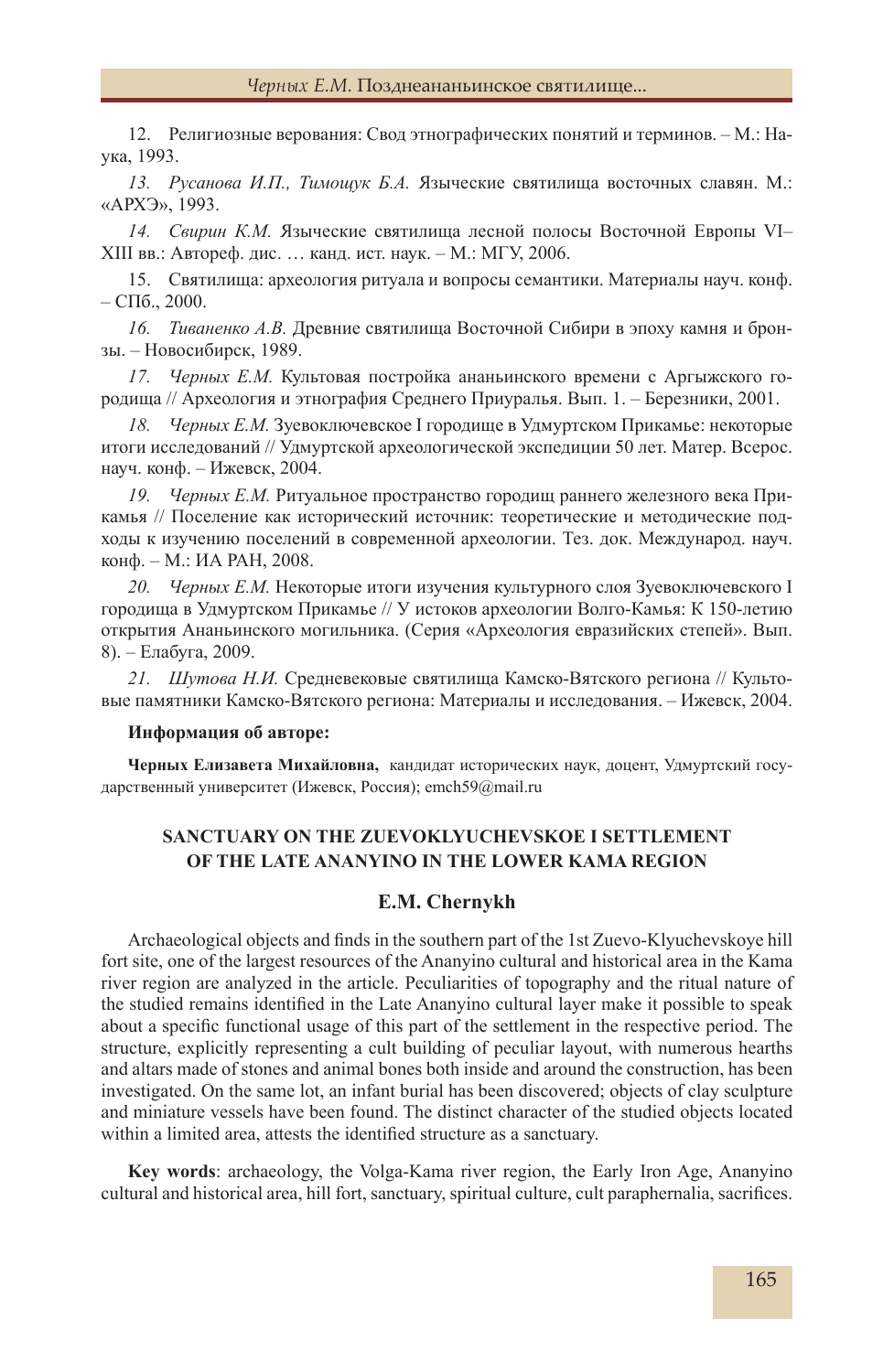#### **№ 1 (3) 2013** ПОВОЛЖСКАЯ АРХЕОЛОГИЯ

### **REFERENCES**

1. Ashikhmina, L. I., Gening, V. F. 1986. In *Pamiatniki material'noi kul'tury na Evropeiskom Severo-Vostoke (Material Culture Sites in the European North-East)*. Syktyvkar: Komi Branch, Academy of Sciences of the USSR, 54-69 (in Russian).

2. Baiburin, A. K. 2005. *Zhilishche v obriadakh i predstavleniiakh vostochnykh slavian (The House in the Rites and Beliefs of Eastern Slavs)*. Moscow: "Iazyki slavianskoi kul'tury" Publ. (in Russian).

3. Burykin., A. A. 2000. In Savinov, D. G. (ed.). *Sviatilishcha: arkheologiia rituala i voprosy semantiki (Sanctuaries: Archaeology of Rite and Issues of Semantics)*. Saint Petersburg: Saint Petersburg State University, 180-182 (in Russian).

4. Vladykin, V. E. 1976. In *Voprosy etnografi i udmurtov (Issues of Udmurt Ethnography)*. Izhevsk, 49-67 (in Russian).

5. Gening, V. F. 1972. *Otchet ob issledovaniiakh Zuevo-Kliuchevskogo I gorodishcha v Karakulinskom raione Udmurtskoi ASSR letom 1971 g. (Report on Investigations of the Zuevy Klyuchi I Hillfort in the Karakulino District, Udmurt Autonomous Republic, in Summer of 1971)*. Archive of the Institute of Archaeology of the Russian Academy of Sciences. R-1, no. 4545 (in Russian).

6. Gusev, A. V., Fedorova, N. V. 2012. *Drevnee sviatilishche Ust'-Polui: konstruktsii, deistviia, artefakty. Itogi issledovanii planigrafi i i stratigrafi i pamiatnika: 1935–2012 gg. (Ancient Sanctuary of Ust-Poluy: Constructions, Actions, Artifacts. Results of Studies on the Site Planigraphy and Stratigraphy in 1935-2012)*. Salekhard: "Severnoe izdatel'stvo" Publ. (in Russian).

*7. Drevnosti Kamy po raskopkam, A. A. Spitsyna v 1898 g. (Antiquities of the Kama Area by A. A. Spitsyn's Excavations in 1898).* 1933. Series: Proceedings of the State Academy for the History of Material Culture 2. Leningrad: "OGIZ" Publ. (in Russian).

8. Zbrueva, A. V. 1952. *Istoriia naseleniia Prikam'ia v anan'inskuiu epokhu (History of the Population of the Kama Basin in the Ananyino Time)*. Series: Materialy i issledovaniia po arkheologii (Materials and Studies in the Archaeology of the USSR) 30 = Materialy i issledovaniia po arkheologii Urala i Priural'ia (Materials and Studies in the Archaeology of Ural and Cis-Urals) V (in Russian).

9. Kosarev, M. F. 2003. *Osnovy iazycheskogo miroponimaniia: po sibirskim arkheologo-etnografi cheskim materialam (Foundations of the Pagan Worldview: by Siberian Archaeological and Ethnographic Materials)*. Moscow: "Ladoga-100" Publ. (in Russian).

10. Lepikhin, A. N. 2007. *Kostishcha gliadenovskoi kul'tury v Srednem i Verkhnem Prikam'e (Kostishches (concentrations of bones) of the Glyadenovo Culture in the Middle and Upper Kama River Region)*. Berezniki (in Russian).

11. Moshinskaia, V. I. 1957. In *Materialy i issledovaniia po arkheologii (Materials and Studies in the Archaeology of the USSR)* 58, 114-135 (in Russian).

12. Basilov, V. N. (ed.). 1993. *Religioznye verovaniia (Religious Beliefs)*. Series: Svod etnograficheskikh poniatii i terminov (Corpus of Ethnographic Concepts and Terms) 5. Moscow: "Nauka" Publ. (in Russian).

13. Rusanova, I. P., Timoshchuk, B. A. 1993. *Iazycheskie sviatilishcha vostochnykh slavian (Pagan Sanctuaries by Eastern Slavs)*. Moscow: "Arkhe" Publ. (in Russian).

14. Svirin, K. M. 2006. *Iazycheskie sviatilishcha lesnoi polosy Vostochnoi Evropy VI–XIII vv. (Pagan Sanctuaries of the East European Forest Belt, 6th—13th Centuries)*. PhD Thesis. Moscow: Moscow State University (in Russian).

15. Savinov, D. G. (ed.). 2000. *Sviatilishcha: arkheologiia rituala i voprosy semantiki (Sanctuaries: Archaeology of Rite and Issues of Semantics)*. Saint Petersburg: Saint Petersburg State University (in Russian).